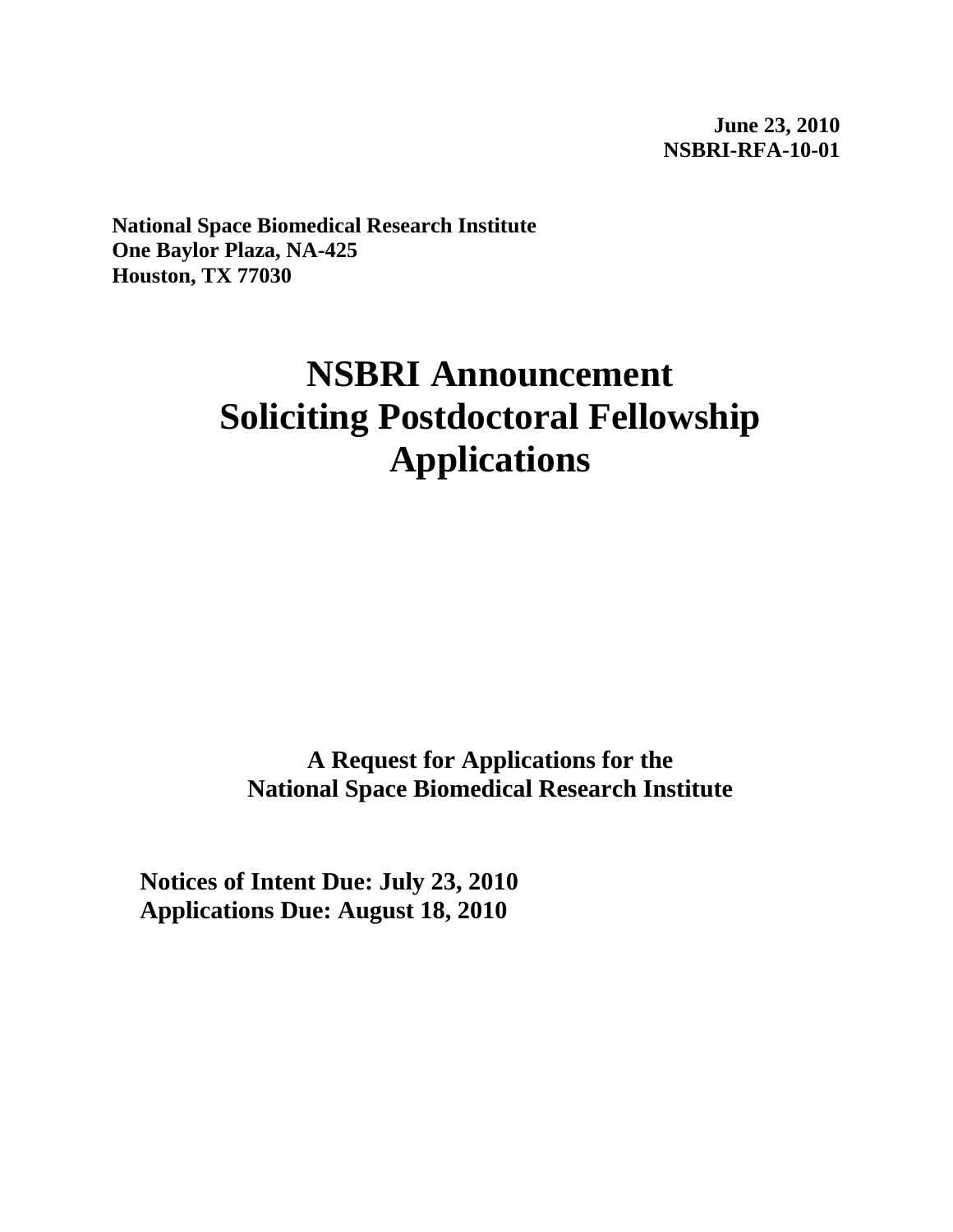# **TABLE OF CONTENTS**

# **NSBRI Request for Applications Soliciting Postdoctoral Fellowship Applications**

|                                                        | <b>Summary of Opportunity</b>                                              | 1  |  |
|--------------------------------------------------------|----------------------------------------------------------------------------|----|--|
|                                                        | Appendix A: Introduction and Overview: Goals, Objectives and Research      |    |  |
|                                                        | <b>Implementation Strategies of NSBRI</b>                                  | 4  |  |
| $\mathbf{I}$ .                                         | <b>Introduction to NSBRI</b>                                               | 4  |  |
| Π.                                                     | <b>NSBRI Mission and Infrastructure</b>                                    | 5  |  |
| III.                                                   | The Integrated Research Plan (IRP)                                         | 6  |  |
| IV.                                                    | Explanation of Countermeasure Readiness Level and                          |    |  |
|                                                        | <b>Technology Readiness Level</b>                                          | 7  |  |
| V.                                                     | Bibliography                                                               | 8  |  |
|                                                        | Appendix B: Specific Details Related to the Request for Applications       | 10 |  |
| I.                                                     | Research Opportunity – General Information                                 | 10 |  |
| П.                                                     | <b>NSBRI Team-Specific Research Focus and Opportunity</b>                  | 11 |  |
| III.                                                   | <b>Award Information</b>                                                   | 13 |  |
| IV.                                                    | Eligibility                                                                | 13 |  |
| V.                                                     | Application Procedures for the NSBRI Postdoctoral Fellowship Program       | 14 |  |
|                                                        | VI. Review and Selection Process                                           | 21 |  |
|                                                        | VII. Travel and Reporting Requirements                                     | 22 |  |
|                                                        | Appendix C: Instructions for Responding to NSBRI Requests for Applications | 24 |  |
| Appendix D: Vertebrate Animal Scientific Review (VASR) |                                                                            |    |  |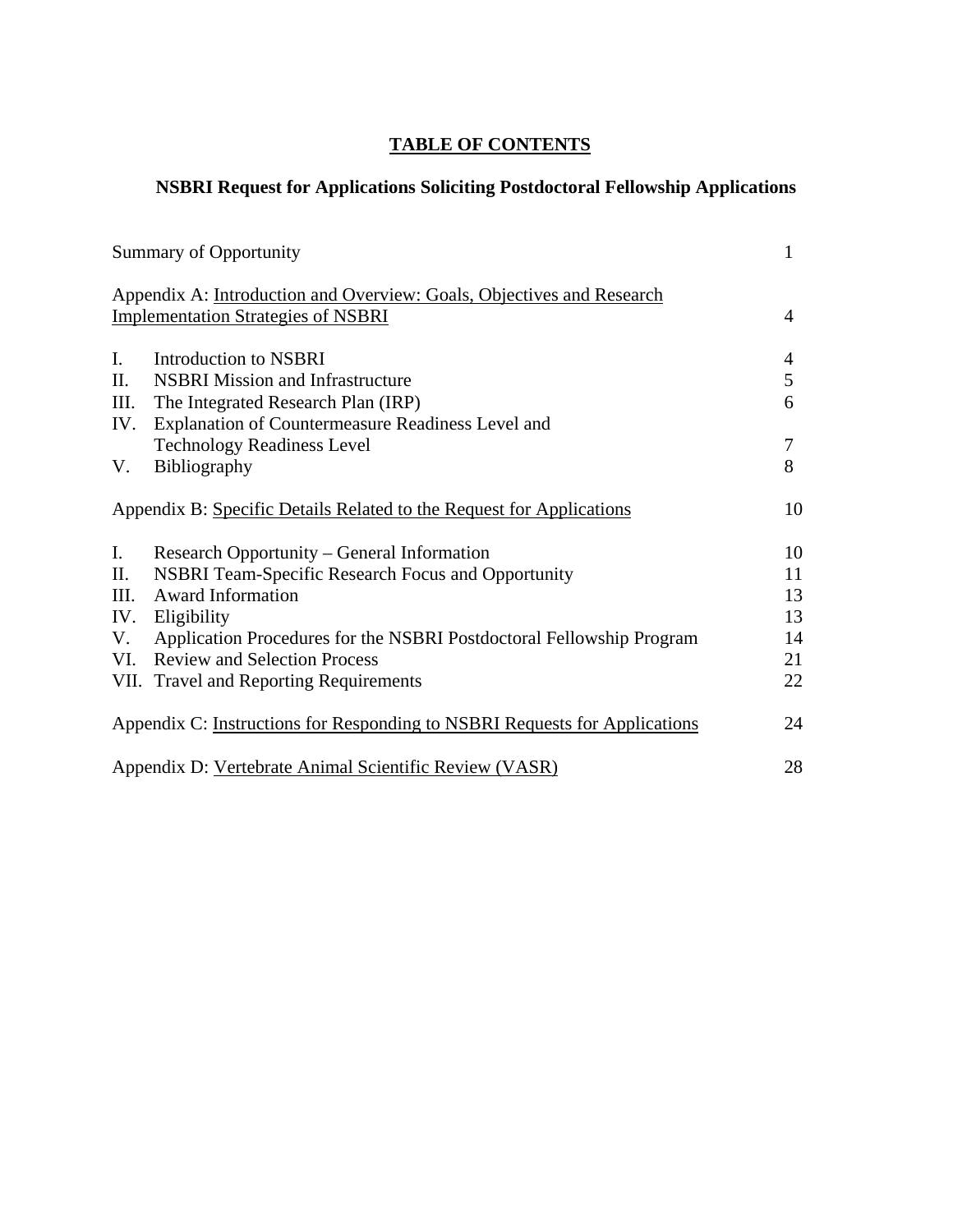# **NSBRI Request for Applications Soliciting Postdoctoral Fellowship Applications**

# **Summary of Opportunity**

This National Space Biomedical Research Institute (NSBRI) Request for Applications (NSBRI-RFA) is soliciting applications for the Postdoctoral Fellowship Program. Postdoctoral Fellowships will be competitively available for two years, with a competitive opportunity for a third year, in any laboratory in the United States carrying out space-related biomedical/biotechnological research in accordance with NSBRI's goals (Appendix A). Non-NSBRI researchers qualify as Mentors for this competitive funding. **The program is open to U.S. citizens, permanent residents or persons with pre-existing visas obtained through their sponsoring institutions that permit postdoctoral training for the project's duration. To be eligible for this program, Postdoctoral Fellows may not have more than three years (cumulative) of previous postdoctoral training.** Selected Postdoctoral Fellows will become a **member of an integrated countermeasure/technology development team** of the NSBRI described in Appendix A.

The Postdoctoral Fellowship award will be funded as a stipend of \$40,000 for the first year with a 6.25% increase in the second year; an additional allowance for health insurance will be included. A competitive opportunity for a third year of funding is available depending on existing NSBRI resources and if evaluation by the NSBRI Executive Science and Medicine Council determines that this is warranted based on the awardee's performance during the first two years of funding. Additional funding will be provided for travel to a mandatory NSBRI meeting of Postdoctoral Fellows at the annual NSBRI/NASA Investigators' Workshop, a research team meeting, and a scientific meeting of the Postdoctoral Fellow's choice. The Postdoctoral Fellow will also be expected to attend a 4-5 day NSBRI Summer Bioastronautics Institute at Baylor College of Medicine in Houston hosted by the NSBRI Postdoctoral Fellowship Program Coordinator and the NSBRI Education Team and will include a visit at the NASA Johnson Space Center to become familiar with the research facilities and programs available at that institution (costs also covered by NSBRI). The time period for the Johnson Space Center visit will be arranged by the Fellowship Program and will occur during June 2011.

**A budget is not necessary for completion of an application.** Funding is not provided for administrative costs, supplies, reagents, equipment and instrumentation, or animals. The Mentor is responsible for supervision of the NSBRI Postdoctoral Fellow and for providing all necessities important to the completion of the research proposed by the Fellow. After Postdoctoral Fellowships have been awarded, the NSBRI will work with the funded institutions to execute the awards, which will include development of a budget for funding. **Indirect costs will not be awarded to the funded institution.** Additionally, NSBRI's traditional cost sharing of 10% of the funded award is welcomed, but not required, from institutions who receive awards for postdoctoral training.

Postdoctoral Fellowship Program applicants must prepare proposals with the support of a Mentor and institution (university, national lab, etc.), and all proposals will be objectively and rigorously evaluated by an external peer review panel. Mentors should have previous experience in training of postdoctoral fellows and/or graduate students. **It is the responsibility of the Postdoctoral Fellowship Program applicant to arrange for a Mentor.**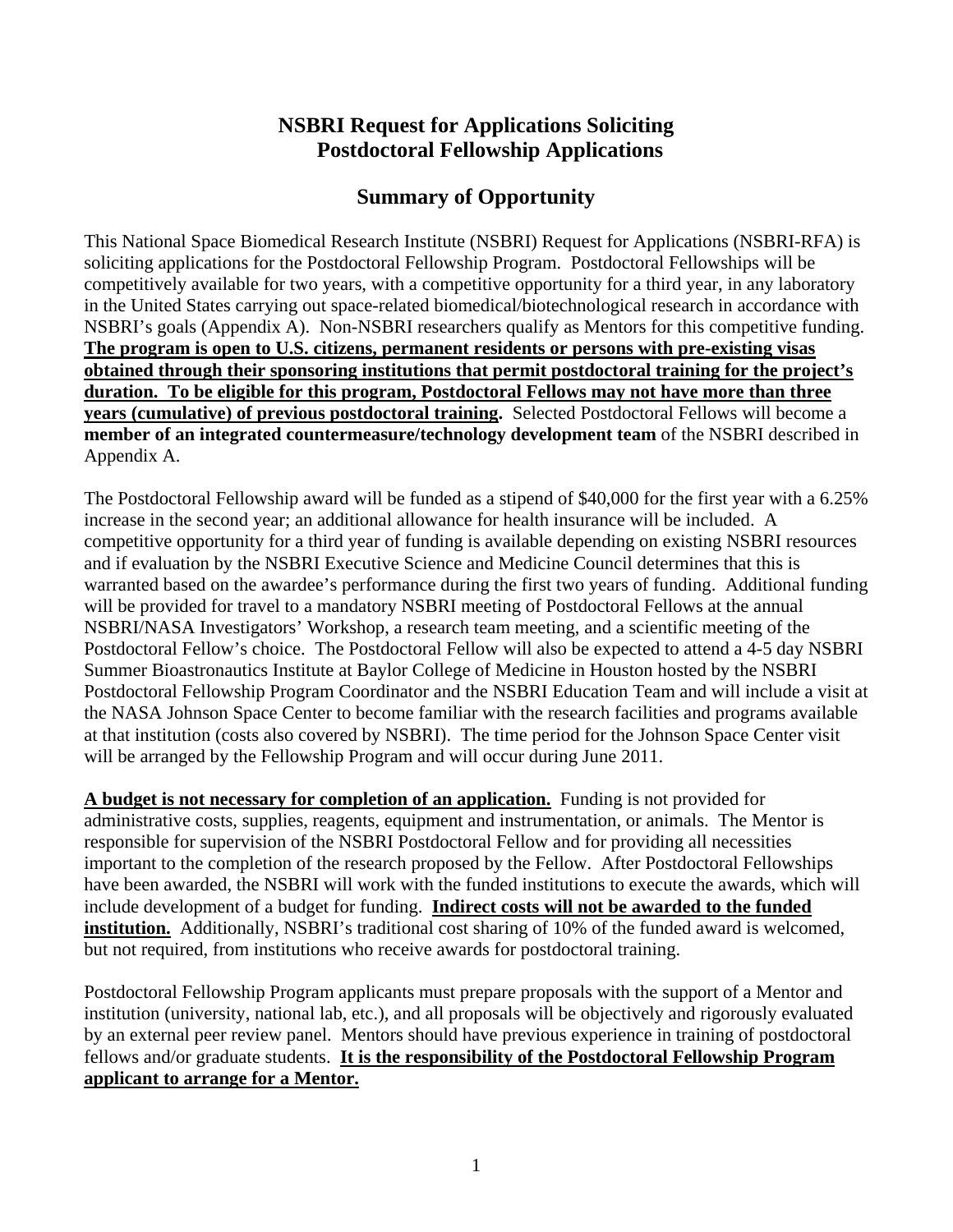Selected postdoctoral research projects will become part of an NSBRI integrated countermeasure/ technology development team focused on advancing the research toward an applied intervention to ensure the health of astronauts in response to spaceflight. Each Postdoctoral Fellowship Program applicant must identify the Countermeasure Readiness Level (CRL) and/or Technology Readiness Level (TRL) the research proposal addresses. Applicants should refer to Figures 1 and 2 in Appendix A for detailed descriptions of CRLs and TRLs.

#### **In order to facilitate electronic submission from the institution at which the Postdoctoral Fellow will conduct the research, please note that the NSPIRES proposal submission system requires that the Mentor be identified as the Principal Investigator and the trainee be identified as the Postdoctoral Fellow.**

In this NSBRI-RFA,

- Appendix A provides an introduction and overview of the goals, objectives and research implementation strategies of NSBRI.
- Appendix B contains descriptions of the opportunity and eligibility, specific instructions for submitting a Notice of Intent, and instructions for proposal submission.
- Appendix C contains the standard instructions for responding to NSBRI Requests for Applications**.**
- Appendix D contains information on additional requirements for proposals utilizing vertebrate animals. This is a new NASA-wide requirement beginning in 2010 for all proposals utilizing vertebrate animals.

NSBRI's scientific and educational goals are to fund research and development that will result in the delivery of countermeasures to ensure the health of astronauts in response to spaceflight, and to apply findings from research supported by the Institute to benefit human health on Earth. NSBRI is committed to maintaining a strong, openly competitive, peer-reviewed research program. The Institute also aims to inspire the next generation of space life scientists. Proposals submitted in response to this NSBRI-RFA must address one or more of the research emphases described in this document (see Appendix B, Section II for more details). Those that do not will be returned without review.

Proposals that synergistically bridge multiple disciplines for the purpose of modeling the effects of microgravity on the human body, aid in the development and testing of countermeasures, or develop technologies that enable research in one or more NSBRI research areas are strongly encouraged.

All proposals will be evaluated for overall scientific and technical merit by an external peer review panel. Relevance to NSBRI's programmatic needs and goals will also be evaluated by NSBRI management. NSBRI's obligation to make award(s) is contingent upon the availability of appropriated funds from which payment can be made and the receipt of proposals that NSBRI determines are acceptable for award under this NSBRI-RFA.

Participation in this NSBRI-RFA is open to all categories of organizations, industry, educational institutions, other nonprofit organizations, NASA laboratories, and other agencies of the U.S. government.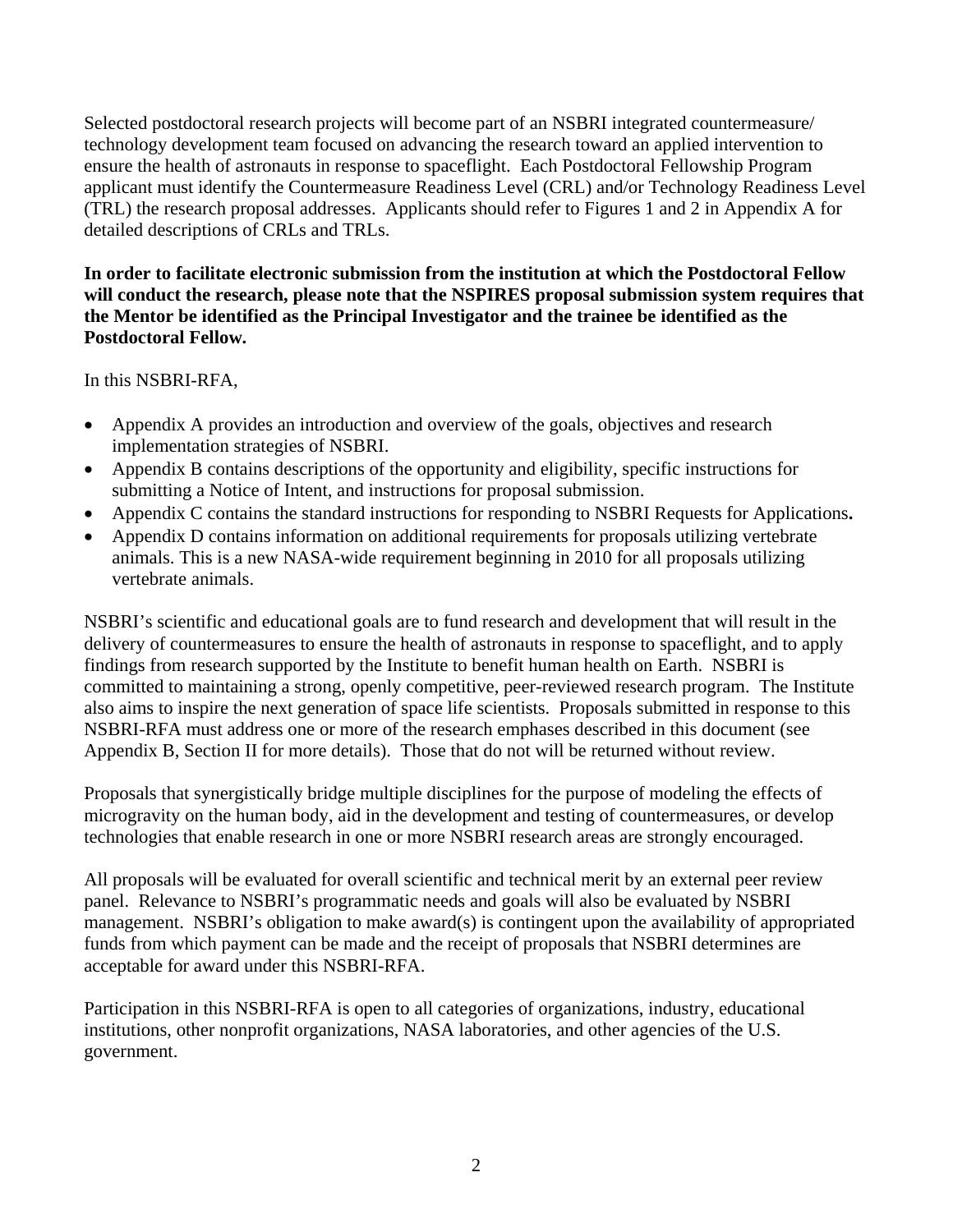**Inclusion of Women and Minorities in Research Involving Human Subjects** – NASA and NSBRI have adopted the policy of the NIH regarding this matter. Women and members of minority groups and their subpopulations must be included in NSBRI-supported biomedical and behavioral research projects involving human subjects unless a clear and compelling rationale is provided that inclusion is inappropriate with respect to the health of the subjects or the purpose of the research.

**An electronic Notice of Intent from Postdoctoral Fellowship Program applicants is requested, but not required, by July 23, 2010. Proposals must be submitted electronically by August 18, 2010, 5:00 p.m. Eastern Time.** (See Appendix B, Section V of this NSBRI-RFA for specific instructions for these activities.)

The following items apply only to this NSBRI-RFA:

**Solicitation NSBRI-RFA Identifier:** NSBRI-RFA-10-01 **Application Format Required:** Electronic application using NASA's NSPIRES System (See Appendix B, Section V for details) **Notices of Intent Due (not required):** July 23, 2010 **Proposals Due:** August 18, 2010, 5:00 p.m. ET **Selection Announcement:** Fall 2010 **Funding Begins:** Approximately 30-90 days following notification of selection **Selecting Official:** Director, National Space Biomedical Research Institute

Information about NSBRI's research program and Postdoctoral Fellowship Program is available from:

David A. Watson, Ph.D. Interim Associate Director National Space Biomedical Research Institute One Baylor Plaza, NA-425 Houston, TX 77030-3411 Telephone: 713-798-7412 ■ Fax: 713-798-7413 Email: [postdoc@www.nsbri.org](mailto:postdoc@www.nsbri.org)

All prospective applicants to this NSBRI-RFA are advised that the highest priority in all of NASA's programs is given to safety and mission assurance, occupational health, environmental protection, information technology, export control, and security. NASA's safety priorities are to protect (i) the public, (ii) astronauts and pilots, (iii) the NASA workforce (including employees working under NASA instruments), and (iv) high-value equipment and property. All proposals submitted in response to this solicitation are expected to comply with this policy.

NSBRI points of contact will be identified in selection letters to begin the funding process. Potential Postdoctoral Fellowship Program applicants should read with care the program descriptions that are of interest and focus their proposals on the specific research emphases defined in this NSBRI-RFA.

Your interest and cooperation in participating in this effort is appreciated.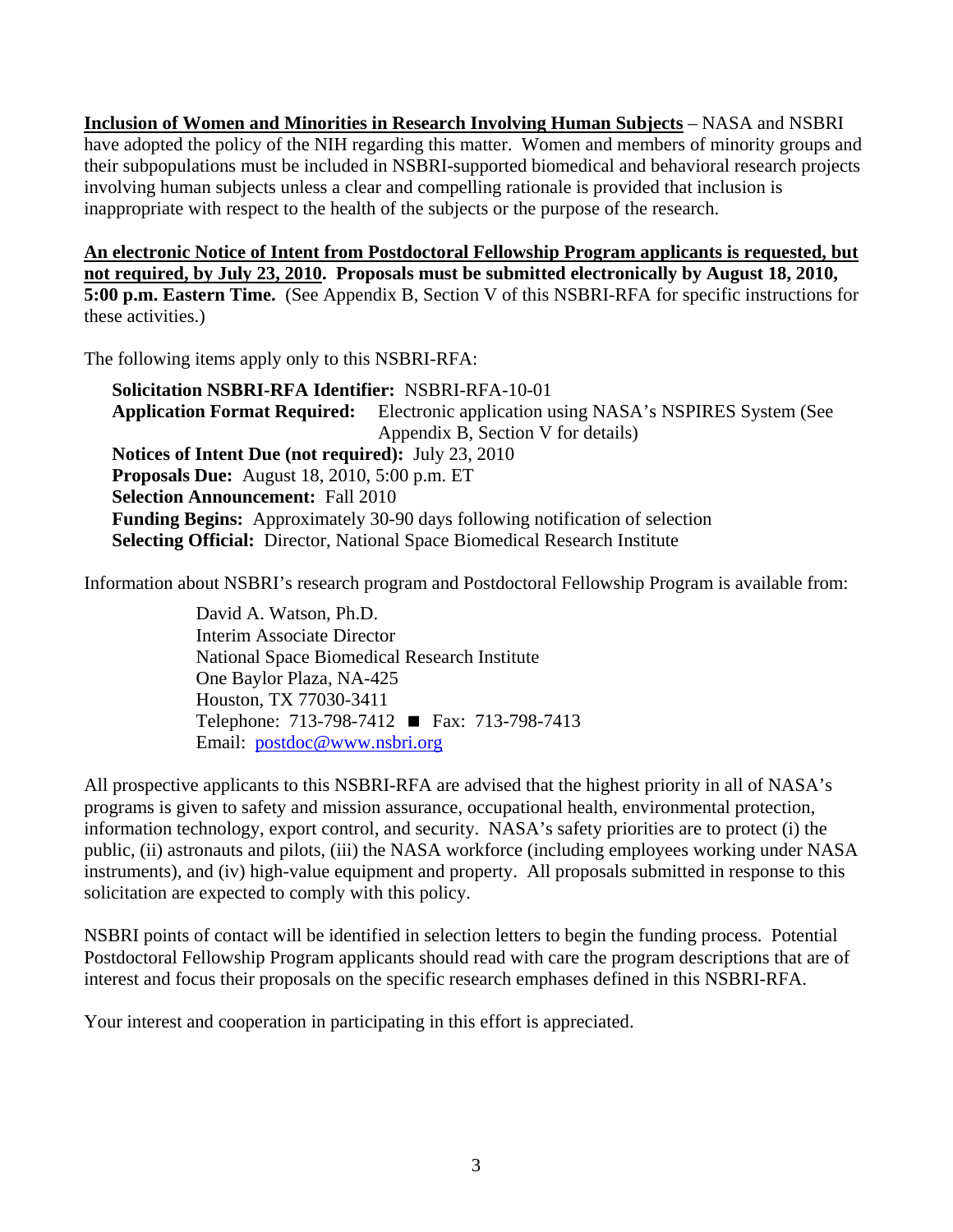## **APPENDIX A NSBRI-RFA-10-01**

# **NSBRI Request for Applications Soliciting Postdoctoral Fellowship Applications**

# **Introduction and Overview: Goals, Objectives and Research Implementation Strategies of NSBRI**

**NOTE: It is critical for Postdoctoral Fellowship Program applicants to read carefully all of the instructions in this NSBRI-RFA.** Each Appendix includes guidelines, requirements and instructions for preparing and submitting proposals, and defines the administrative policies governing the particular components described in this NSBRI-RFA.

# **I. Introduction to NSBRI**

NSBRI is a NASA-funded, nonprofit research consortium charged with developing biomedical countermeasures and technologies for potential health problems that could occur in astronauts either during long-duration spaceflight, on exploration missions or on their return to Earth. NSBRI's current program, aligned with NASA's exploration objectives, consists of approximately 60 science and technology projects organized into research teams.

NSBRI invites ground-based research applications. Proposals can either address one of the seven existing NSBRI research teams, or the supplemental cross-cutting research area of Nutrition, which has importance to both NSBRI and the NASA Human Research Program (HRP). The seven research teams are as follows:

- 1. *Cardiovascular Alterations* Determining the effect of long-duration spaceflight on the heart and blood vessels and designing novel therapies to combat cardiovascular deconditioning.
- 2. *Human Factors and Performance* Improving daily living and keeping crewmembers healthy, nourished, productive and safe by developing countermeasures to reduce performance errors and mitigate habitability, environmental and other behavioral factors that pose a significant risk to mission success.
- 3. *Musculoskeletal Alterations*  Addressing bone loss and inherent fracture risks as well as loss of skeletal muscle mass, strength and endurance during spaceflight.
- 4. *Neurobehavioral and Psychosocial Factors* Investigating methods and tools that can be used to enable crews to cope with stress, isolation, and crew compatibility and cohesion.
- 5. *Radiation Effects* Determining the risks and deleterious effects of exposure to various types of radiation, with an emphasis on acute effects, and on mitigating these effects through countermeasure development.
- 6. *Sensorimotor Adaptation* Addressing the role of sensorimotor disturbances that occur during and after flight on vehicle control and task performance, and development of pre- and in-flight training countermeasures to help astronauts rapidly adjust to microgravity and other gravitational environments.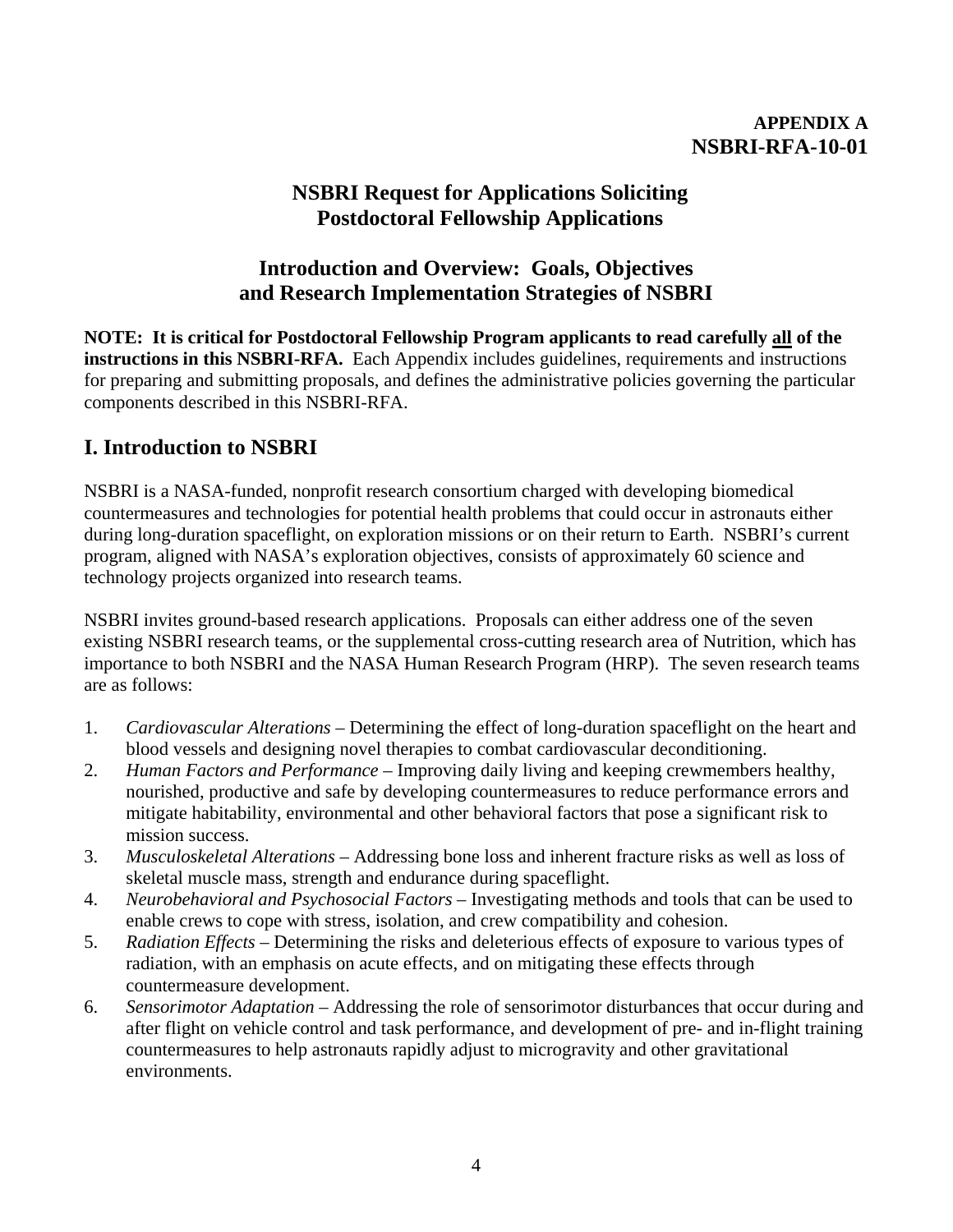7. *Smart Medical Systems and Technology* – Designing new methods for remote and autonomous medical monitoring, diagnosis and treatment, and developing small, low-power and noninvasive instrumentation.

Each of the seven research teams consists of a set of complementary projects focused on a common theme. Team management and coordination is the responsibility of the Team Leader. A Team Leader, assisted by an Associate Team Leader, heads each research team. Team Leaders play a pivotal role in guiding the Institute's science and technology program and in the ultimate success of the Institute. Their expertise and "hands-on" approach to research management adds value across both projects and teams. The seven Team Leaders are guided by the Integrated Research Plan (see Appendix A, Section III), which is the cornerstone for developing each team's integrated strategic research plan, which collectively constitute the keys to accomplishing the Institute's mission. (See Appendix B, Section II for more information on NSBRI research areas.)

Within the supplemental area of Nutrition, proposals that investigate the following topics are encouraged:

- 1. Assessment of nutrient kinetics to enable estimations of the nutrient content of a food over its shelf life without conducting an actual shelf life study. Nutrients to be assessed may include, but are not limited to, vitamin A, vitamin C, folic acid, and thiamin.
- 2. Studies of nutrient quality and/or availability. Because vitamin degradation is known to depend on environmental factors, pH, oxygen availability, percent moisture, and processing history, any or all of these factors may be considered.

# **II. NSBRI Mission and Infrastructure**

NSBRI is responsible for the development of countermeasures and risk-mitigation strategies to alleviate the deleterious effects of long-duration spaceflight and for the support of applied space biomedical research directed toward this specific goal. Its mission is to lead a national effort in integrated, critical path space biomedical research that supports NASA's exploration objectives by focusing on the enabling of long-term human presence in, development of, and exploration of space. This is accomplished by:

- designing, testing and validating effective countermeasures to address the biological and environmental impediments to long-term human spaceflight;
- defining the molecular, cellular, organ-level, and integrated responses and relationships that ultimately determine these impediments, where such knowledge is essential for the development of novel countermeasures;
- establishing biomedical support technologies to maximize human performance in space, reducing biomedical hazards to an acceptable level, and delivering quality medical care;
- transferring and disseminating these biomedical advances in knowledge and technology to the general benefit of mankind; and
- ensuring open involvement of a diverse scientific community, industry and the public in the Institute's activities and fostering a robust partnership with NASA.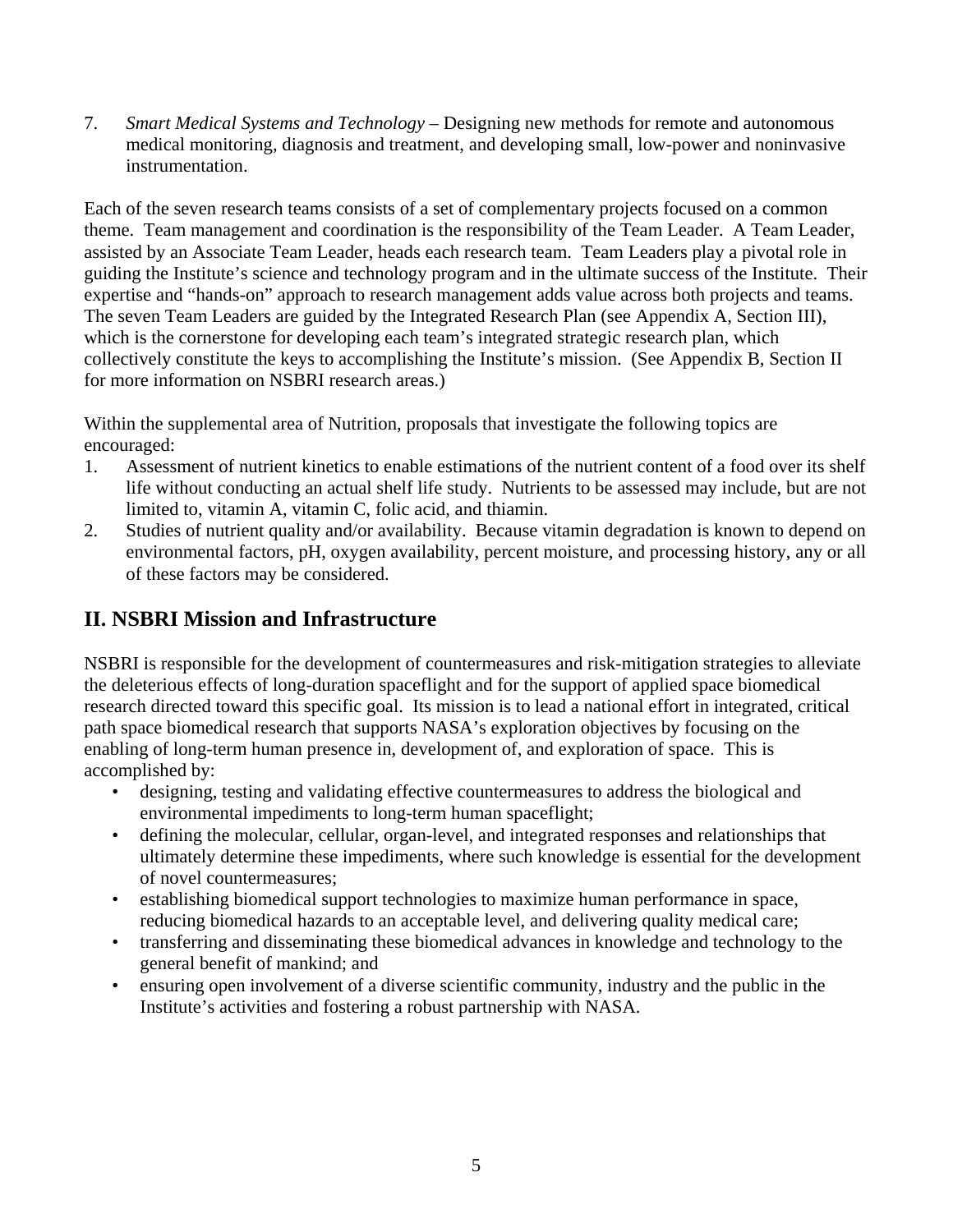#### **Institute Infrastructure**

NSBRI is governed by a consortium of twelve institutions: Baylor College of Medicine; Brookhaven National Laboratory; Harvard Medical School; The Johns Hopkins University; Massachusetts Institute of Technology; Morehouse School of Medicine; Mount Sinai School of Medicine; Rice University; Texas A&M University; the University of Arkansas for Medical Sciences; the University of Pennsylvania Health System; and the University of Washington. The Institute's Headquarters are located in Houston at Baylor College of Medicine.

## **This is an open solicitation. Consortium membership is not a requirement for Postdoctoral Fellowship Program participation and non-NSBRI researchers are encouraged to apply as Mentors.**

An independent Board of Scientific Counselors is responsible for assuring excellence in the Institute's research program through independent and objective external peer review. The External Advisory Council is responsible for advising Institute management and the Board of Directors (comprised of, but not limited to, representatives from the senior management of each of the 12 NSBRI consortiummember institutions) concerning program strategy, tactical implementation and effectiveness. NSBRI also has a User Panel of former and current astronauts and flight surgeons responsible for assuring that the research program is focused squarely on astronaut health and safety. An Industry Forum of representatives from space- and biomedically-related industries advises and assists NSBRI concerning Earth- and space-based applications for Institute research.

In addition to its research program, NSBRI has developed a robust education and outreach program that takes advantage of the Institute's core research activities. The Institute coordinates its research activities with NASA through a joint NASA/NSBRI Steering Committee and other NASA/NSBRI strategic and tactical working groups.

# **III. The Integrated Research Plan (IRP)**

The Integrated Research Plan (http://humanresearch.jsc.nasa.gov/files/hrp-47065 reva\_IRP.pdf) describes NASA's research activities that are intended to address the needs of human space exploration and serve Human Research Program (HRP) customers. The IRP illustrates NASA's research plan through the timescale of early lunar missions of extended duration. Updated content to the HRP IRP for the area of Sensorimotor Adaptation is available at <http://humanresearch.jsc.nasa.gov/elements/smo/nra.asp> under "Related Documents."

With the ultimate goal of protecting the health and safety of spaceflight crews, this guiding document facilitates the ability of NASA and the external community of scientific investigators to better define and focus research required for development and validation of operational health care "deliverables." Doing so will help to prevent, treat and rehabilitate humans following spaceflight and will create and support appropriate habitation and medical care systems.

**Postdoctoral Fellowship Program applicants should review these documents and must identify in their proposals the risk(s), as listed in the HRP IRP, addressed by the proposed research. Applicants must also provide the rationale for why their proposed line of investigation will**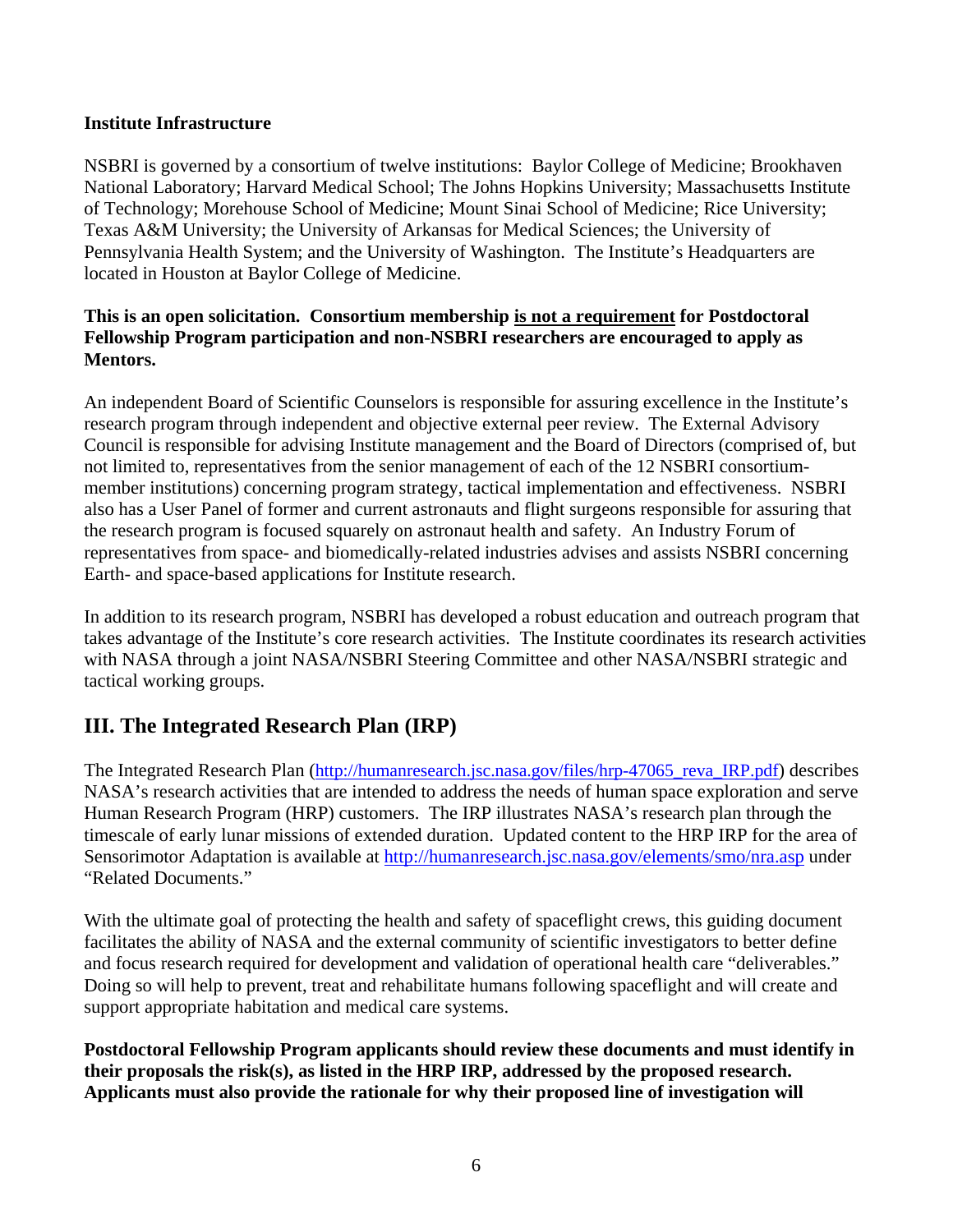**provide one or more insights into mitigation of the risk(s). Proposals that do not comply with this requirement will be returned without review.**

# **IV. Explanation of Countermeasure Readiness Level and Technology Readiness Level**

## **Countermeasure Readiness Level (CRL)**

The use of the CRL scale allows NSBRI to: 1) define, assess and quantify the level of "countermeasure readiness;" 2) determine and describe how each funded research project fits into the countermeasure development "flow;" and 3) monitor progress in countermeasure development. This section describes this scale and how it is used. **The CRL of the proposed research must be identified in the application.** 

Figure 1 illustrates the CRL scale. It describes an incremental research program ranging from fundamental studies that suggest potential countermeasures to applied studies that allow the systematic evaluation and validation of countermeasures ready for operational implementation. Countermeasure development usually progresses through systematic research. Research flows through various levels of countermeasure readiness.

## **Figure 1. Countermeasure Readiness Level Scale**

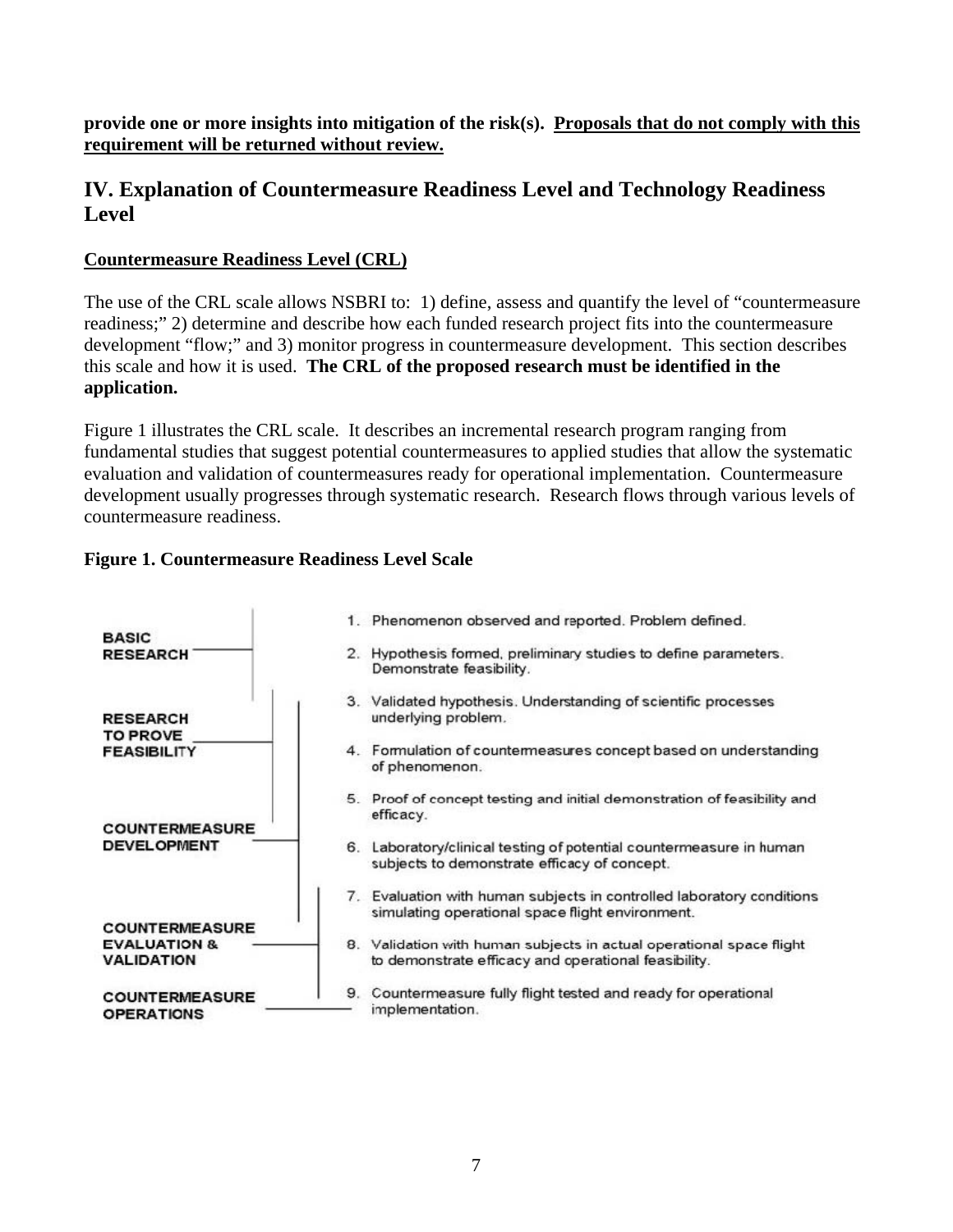## **Technology Readiness Level (TRL)**

Technology Readiness Level is a systematic measurement system that supports assessments of the maturity of a particular technology and the consistent comparison of maturity between different types of technology. In short, a TRL is a technology milestone (See Figure 2). **Technology projects must identify the TRL of the proposed research.**

|  | <b>Figure 2. Technology Readiness Level Scale</b> |  |  |
|--|---------------------------------------------------|--|--|
|  |                                                   |  |  |

| Level            | Definition                                                                |
|------------------|---------------------------------------------------------------------------|
| TRL1             | Basic principles observed                                                 |
| TRL2             | Technology concept and/or application formulated                          |
| TRL3             | Analytical and experimental critical function/prool-of-concept            |
| TRL4             | Component and/or breadboard validation in lab                             |
| TRL <sub>6</sub> | Component and/or breadboard in relevant environment                       |
| <b>TRL6</b>      | System/subsystem model or prototype demonstration in relevant environment |
| TRL7             | Subsystem prototype in a space environment                                |
| <b>TRLB</b>      | System completed and flight qualified through demonstration               |
| <b>TRL9</b>      | System flight proven through mission operations                           |
|                  |                                                                           |

# **V. Bibliography**

- 1. **National Space Biomedical Research Institute Website.** <http://www.nsbri.org/> Contains information on the Institute's science, technology and education programs, including detailed team activities and project summaries for all current and completed projects.
- 2. **NASA Human Research Program Integrated Research Plan.** The IRP describes the portfolio of HRP research and technology tasks. The IRP is the HRP strategic and tactical plan for research necessary to meet HRP requirements. Available at: [http://humanresearch.jsc.nasa.gov/files/hrp-47065\\_reva\\_IRP.pdf](http://humanresearch.jsc.nasa.gov/files/hrp-47065_reva_IRP.pdf)
- 3. **NASA Human Research Program Evidence Book.** Available at: [http://humanresearch.jsc.nasa.gov/elements/smo/hrp\\_evidence\\_book.asp](http://humanresearch.jsc.nasa.gov/elements/smo/hrp_evidence_book.asp).
- 4. **Space Life Sciences Directorate Website.** <http://slsd.jsc.nasa.gov/>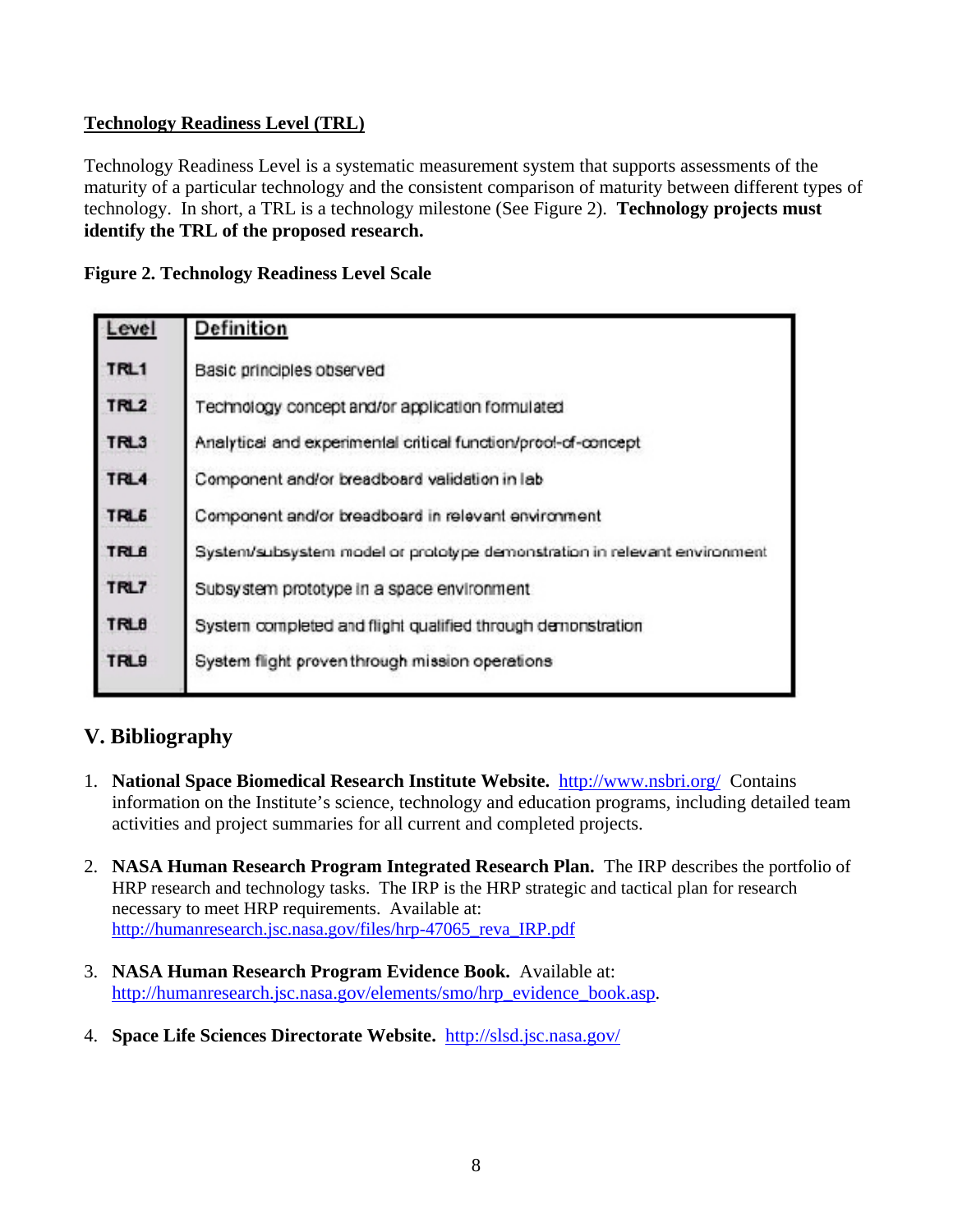- 5. **NASA Human Research Program Task Book (Program Tasks and Bibliography).** The Living Task Book and Task Book Archives are available at: [http://taskbook.nasaprs.com/peer\\_review/index.cfm](http://taskbook.nasaprs.com/peer_review/index.cfm)
- 6. **Space Life Sciences Data Archive (LSDA).** An online database containing descriptions and results of completed NASA-sponsored flight experiments. Descriptions are included of experiments, missions, procedures, hardware, biospecimens collected, personnel and documents. Biospecimens that are available for research purposes are described in detail. A limited number of experiments contain final reports and spreadsheet data suitable for downloading. Data from human subjects are unavailable online for reasons of privacy. Internet address: [http://lsda.jsc.nasa.gov/lsda\\_home.cfm](http://lsda.jsc.nasa.gov/lsda_home.cfm)
- 7. **Small Clinical Trials: Issues and Challenges.** Institute of Medicine, National Academy Press, Washington, DC. <http://www.nap.edu/books/0309073332/html/>
- 8. **Sex and Gender: Exploring the Biological Contributions to Human Health.** *NIH Guidelines on the Inclusion of Women and Minorities as Subjects in Clinical Research, 59 Fed. Reg. 14508 (1994).*
- 9. **Safe Passage, Astronaut Care for Exploration.** Institute of Medicine, National Academy Press, Washington, DC (2001).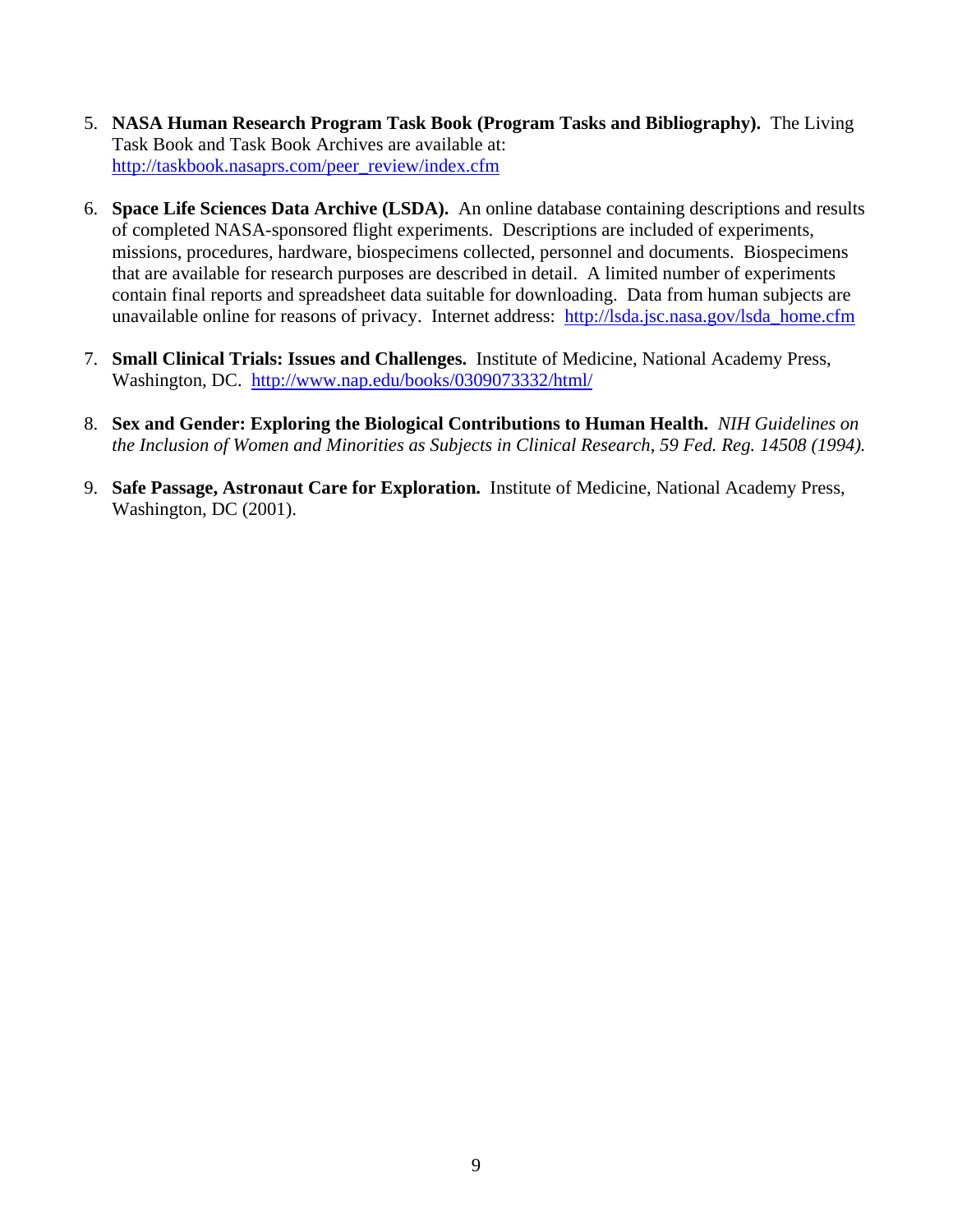## **APPENDIX B NSBRI-RFA-10-01**

## **NSBRI Request for Applications Soliciting Postdoctoral Fellowship Applications**

## **Specific Details Related to the Request for Applications**

**NOTE: The program is open to U.S. citizens, permanent residents or persons with pre-existing visas obtained through their sponsoring institutions that permit postdoctoral training for the project's duration. Please note that restrictions at NASA installations may impede full participation in some learning experiences by persons who have certain visa classifications. To be eligible for this program, previous postdoctoral training must be limited to three years (cumulative) or less.** 

# **I. Research Opportunity – General Information**

To carry out NSBRI's primary mission of identifying, designing and developing effective countermeasures to address the biological and environmental impediments to human spaceflight, NSBRI focuses its research program on the primary needs of long-duration missions (e.g., several months on the International Space Station and exploration-class missions). These missions pose the greatest challenge to present and future space travelers, and meeting these challenges with appropriate countermeasures lies at the core of the NSBRI's responsibility.

Potential physiological changes that may occur during prolonged spaceflight include, among others, significant loss of muscle and bone mass, decreased dietary intake of nutrients, metabolic and endocrine alterations, important changes in cardiovascular function, and deleterious effects on sensorimotor performance. By addressing long-term missions, increased crew safety, health and performance will be realized for shorter-duration spaceflights.

NSBRI research is conducted in partnership with NASA using an integrated team approach. The teams focus on high-priority biomedical research problems, and investigators work together, within and between teams, to address complex risks that often require interdisciplinary expertise and resources. The value added in the integrated team approach leads to more effective outcomes-driven research than what is obtainable by a single project alone.

NSBRI has an essential enabling role for NASA: providing capabilities for countermeasures development research. The Institute engages scientists, engineers and clinicians and uses institutional resources to form a biomedical research community. Countermeasures research conducted by NSBRI's research community is integrated with the engineering and operational expertise of NASA to effectively manage health risks for long-duration human spaceflight.

The CRL and/or TRL that will result from the funding and conduct of the proposed research must be identified in the proposal. For further information, refer to Appendix A, Section IV.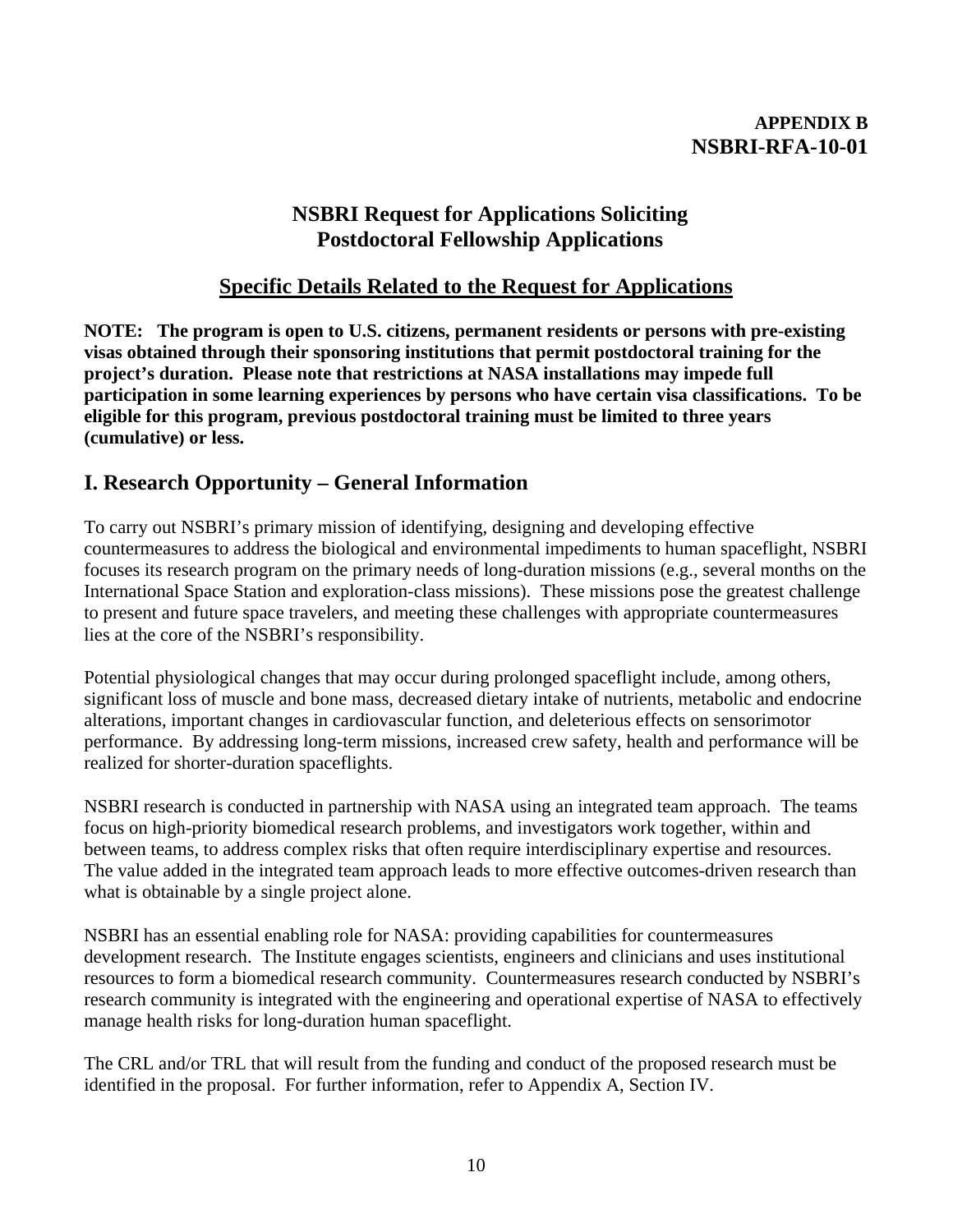# **II. NSBRI Team-Specific Research Focus and Opportunity**

Applications submitted to the NSBRI in response to this RFA should address one of the seven NSBRI research areas ([http://www.nsbri.org/Research\)](http://www.nsbri.org/Research/) or either of the two supplementary topics listed below. Proposals that impact more than one area should be directed to only one primary research area. Studies that cross disciplines are particularly encouraged, as are translational efforts aimed at moving from basic to more applied technology or countermeasure readiness levels.

Within the supplemental area of Nutrition, proposals that investigate the following topics are encouraged:

- 1. Assessment of nutrient kinetics to enable estimations of the nutrient content of a food over its shelf life without conducting an actual shelf life study. Nutrients to be assessed may include, but are not limited to, vitamin A, vitamin C, folic acid, and thiamin.
- 2. Studies of nutrient quality and/or availability. Because vitamin degradation is known to depend on environmental factors, pH, oxygen availability, percent moisture, and processing history, any or all of these factors may be considered.

It is recommended that Postdoctoral Fellowship Program applicants carefully review the NSBRI website for information on the team(s) relevant to a proposal. These web pages are referenced in the following subsections, which are provided to guide proposers to the key problems and issues that are central to each research area. In all cases, proposals must represent questions and be relevant to priorities enumerated in the IRP at: [http://humanresearch.jsc.nasa.gov/files/hrp-47065\\_reva\\_IRP.pdf](http://humanresearch.jsc.nasa.gov/files/hrp-47065_reva_IRP.pdf)

Proposals in problem modeling, space medicine and technology that are relevant to countermeasure development within the scope of the NSBRI mission are invited but must address one of the research areas discussed below. NSBRI seeks innovative projects of two years in duration and of varying scope that will produce clear deliverables. A competitive opportunity for a third year of funding is available depending on existing NSBRI resources and if evaluation by the NSBRI Executive Science and Medicine Council determines that this is warranted based on the awardee's performance during the first two years of funding. Applicants are encouraged to define clear milestones and to collaborate with experts, as appropriate, to maximize the likelihood of success and the impact of their proposed research.

## **1. NSBRI Cardiovascular Alterations Team**

The Cardiovascular Alterations Team is determining the effects of long-duration spaceflight on the heart and blood vessels and designing novel therapies for combating the effects of prolonged cardiovascular deconditioning. These strategies include developing training regimens as well as pharmacologic and nutritional interventions. Team information, including research goals and priorities, is located at [http://www.nsbri.org/Research/Cardio.html.](http://www.nsbri.org/Research/Cardio.html)

## **2. NSBRI Human Factors and Performance Team**

The Human Factors and Performance Team is studying ways to improve daily living and keep crewmembers healthy, productive and safe during exploration missions. Overall Team aims are to reduce performance errors and mitigate habitability, environmental and other behavioral factors that pose significant risk to mission success. The Team develops guidelines for human systems design and information tools to support crew performance. Team members are examining ways to improve sleep and scheduling of work shifts as well as how specific types of lighting in the craft and habitat can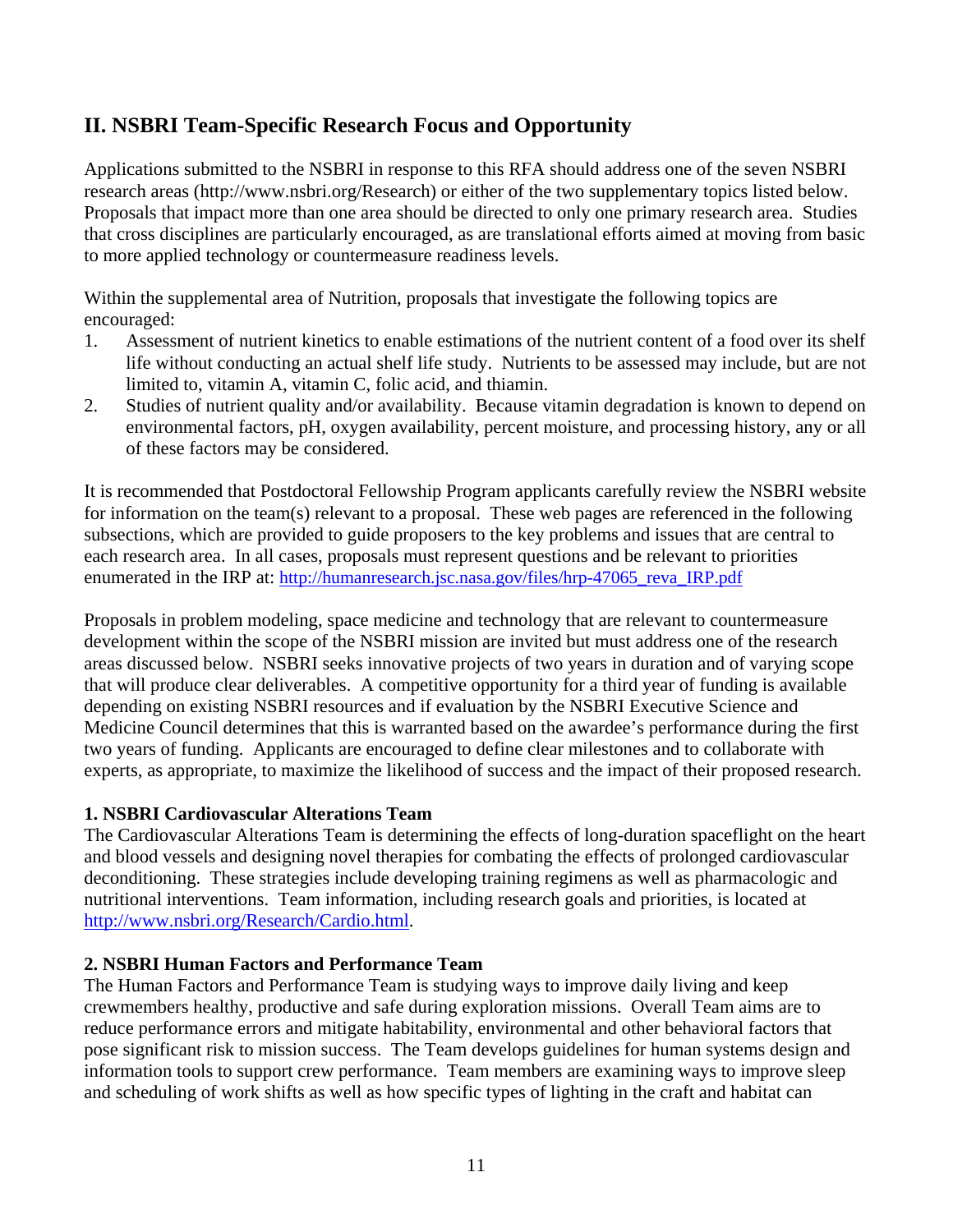improve alertness and performance. Other projects address nutritional countermeasures and how factors in the environment can impact crew health. Team information, including research goals and priorities, is located at<http://www.nsbri.org/Research/HFP.html>.

## **3. NSBRI Musculoskeletal Alterations Team**

The Musculoskeletal Alterations Team is studying the mechanisms involved in bone and muscle loss and whether reduced gravity increases risk of bone breaks and impairs fracture healing. In addition to identifying ways to enhance the benefits of exercise for maintenance of musculoskeletal function, the Team also seeks to develop methods to prevent or reduce the loss by considering nutritional and pharmaceutical interventions to complement exercise. Team information, including research goals and priorities, is located at <http://www.nsbri.org/Research/MusculoSkeletal.html>.

## **4. NSBRI Neurobehavioral and Psychosocial Factors Team**

The Neurobehavioral and Psychosocial Factors Team is concerned with methods crews use to deal with stress, isolation, confinement and the challenges of long-duration space missions. In addition to identifying neurobehavioral and psychosocial risks to crew health, safety and productivity, Team objectives include developing methods to monitor cognitive function and behavior and countermeasures to enhance performance, motivation and quality of life. Leadership style, crew composition, organization and communication are also being investigated to optimize crew effectiveness and mission success. Team information, including research goals and priorities, is located at [http://www.nsbri.org/Research/Psycho.html.](http://www.nsbri.org/Research/Psycho.html)

## **5. NSBRI Radiation Effects Team**

Extended missions will expose astronauts to greater levels and more varied types of radiation. High levels of radiation may kill cells, damage tissue and cause mutations; other effects of acute exposure include prodromal syndrome, skin reactions and hematologic disorders. On exploration missions, radiation exposure from solar particle events could impair an astronaut's performance and result in mission failure. The Radiation Effects Team is focused on understanding and mitigating the risks related to exposure to various types of space radiation, with an emphasis on acute effects. Projects are developing countermeasures to mitigate the effects of radiation exposures and designing devices to monitor radiation during extravehicular activities. Team information, including research goals and priorities, is located at <http://www.nsbri.org/Research/Radiation.html>.

## **6. NSBRI Sensorimotor Adaptation Team**

The Sensorimotor Adaptation Team is developing pre-flight and in-flight training countermeasures, so that astronauts can adjust more rapidly to gravitational changes that can result in disorientation, motion sickness and a loss of sense of direction. These disturbances can impact operational activities including approach and landing, docking, remote manipulation, extravehicular activity, and post-landing normal and emergency egress. Team information, including research goals and priorities, is located at <http://www.nsbri.org/Research/Neuro.html>.

## **7. NSBRI Smart Medical Systems and Technology Team**

The Smart Medical Systems and Technology Team is developing smart, integrated medical systems to assist in delivering quality health care. These systems must be small, low-power, noninvasive or minimally invasive, and versatile. Possible technologies needed include ultrasound diagnostics and therapeutics, routine risk and health-monitoring systems, and automated systems and devices to aid in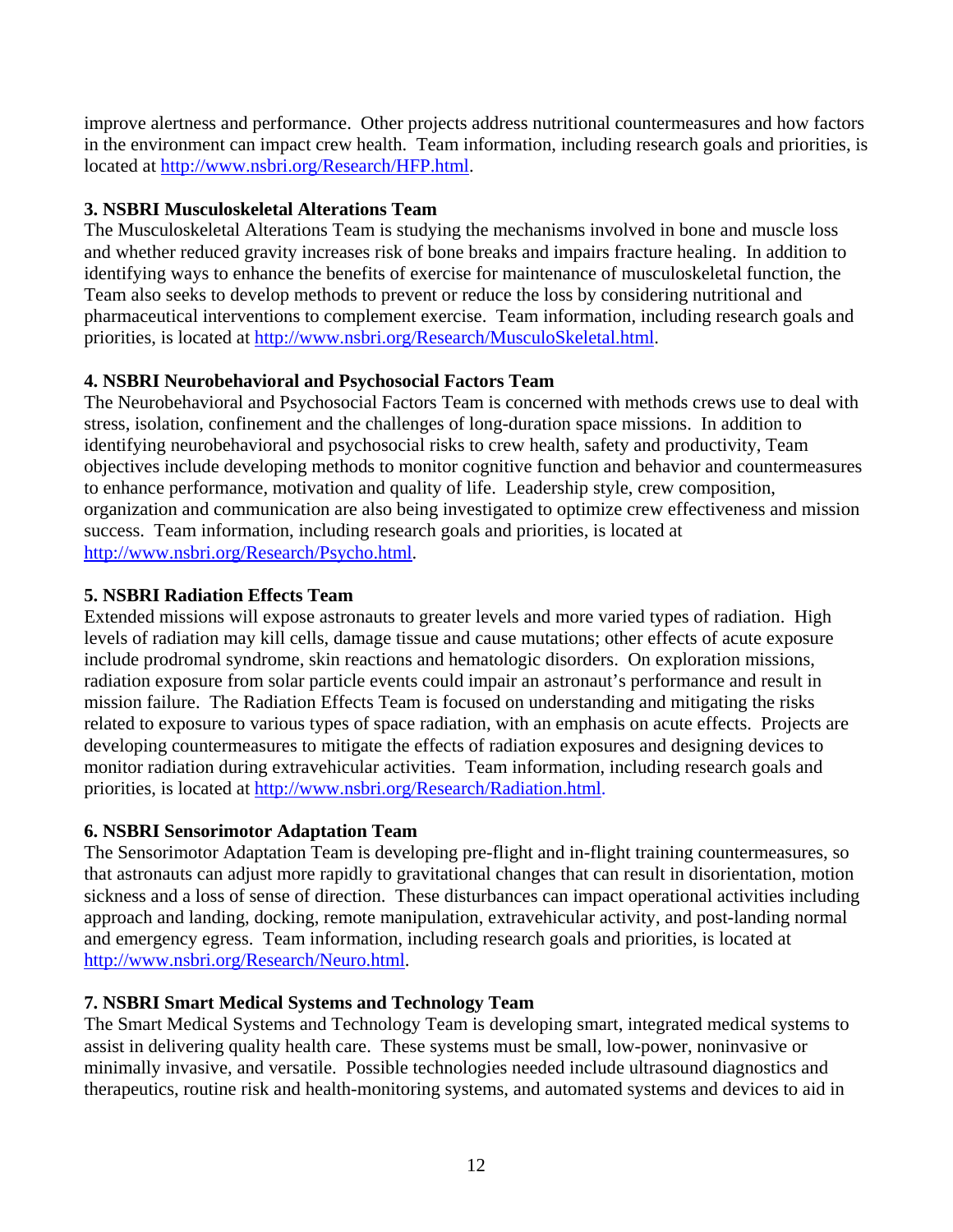decision-making, training and diagnosis. New technologies developed by this Team will have immediate benefits to medical care on Earth. Team information, including research goals and priorities, is located at<http://www.nsbri.org/Research/SmartTech.html>.

# **III. Award Information**

Selected proposals are expected to be funded for two years. A competitive opportunity for a third year of funding is available depending on existing NSBRI resources and if evaluation by the NSBRI Executive Science and Medicine Council determines that this is warranted based on the awardee's performance during the first two years of funding. The assumed starting date will be October 1, 2010. This date is somewhat flexible, however, and will be negotiated with each selected Postdoctoral Fellow. The Postdoctoral Fellowship award will be funded as a stipend of \$40,000 for the first year with a 6.25% increase in the second year; an additional allowance for health insurance will be included. Additional funding will be provided for travel to a mandatory NSBRI meeting of Postdoctoral Fellows at the annual NSBRI/NASA Investigators' Workshop, a research team meeting, and a scientific meeting of the Postdoctoral Fellow's choice.

The Postdoctoral Fellow will also be expected to attend a 4-5 day NSBRI Summer Bioastronautics Institute at Baylor College of Medicine in Houston hosted by the NSBRI Postdoctoral Fellowship Program Coordinator and the NSBRI Education Team and will include a visit at the NASA Johnson Space Center to become familiar with the research facilities and programs available at that institution (costs also covered by NSBRI). The time period for the Johnson Space Center visit will be arranged by the Fellowship Program and will occur during June 2011.

The mechanism of support will be an NSBRI cooperative sub agreement with funds provided by NASA to the NSBRI through a cooperative agreement (Cooperative Agreement NCC 9-58) with NASA Johnson Space Center.

# **IV. Eligibility**

## **A. Eligibility of Applicants**

Scientists or physician-scientists who hold any of the following degrees are eligible: Ph.D., MD., M.D./Ph.D., M.B.B.S, D.Sc., Sc.D., or D.O. Applicants must have completed the clinical portion of the training program, if applicable to their field, by the time of award activation.

Research proposals will be accepted from all categories of organizations, public and private, and for profit and nonprofit, such as universities, colleges, hospitals, laboratories, units of state and local governments, and eligible agencies of the Federal Government. In most cases, only approved applications from U.S. institutions will be selected for funding. Postdoctoral Fellowship Program applicants may collaborate with universities, Federal Government laboratories, the private sector, and state and local government laboratories. In all such arrangements, the applying entity is expected to be responsible for administering the project according to the management approach presented in the proposal.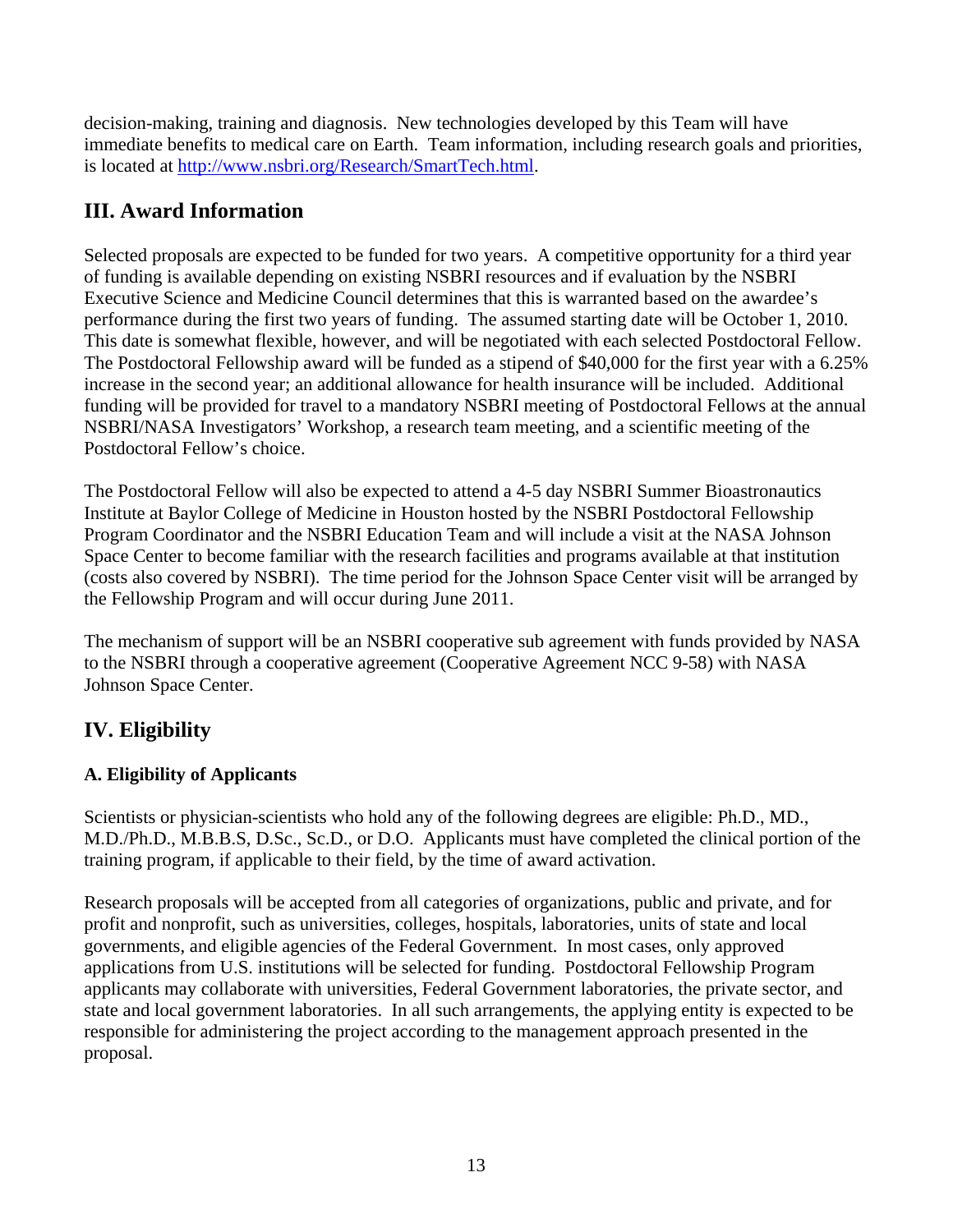The applying entity must have in place a documented base of ongoing, high-quality research in science and technology or in those areas of science and engineering clearly relevant to the specific programmatic objectives and research emphases indicated in this Request for Applications. Present or prior support by NASA or the NSBRI of research or training in any institution or for any investigator is neither a prerequisite to submission of an application nor a competing factor in the selection process. Non-NSBRI researchers are encouraged to apply as Mentors.

## **B. Additional Guidelines Applicable to Foreign Applicants**

The program is open to U.S. citizens, permanent residents or persons with pre-existing visas obtained through their sponsoring institutions that permit postdoctoral training for the project's duration. Please note that restrictions at NASA installations may impede full participation in some learning experiences by persons who have certain visa classifications. All proposals must be in English and comply with all other submission requirements stated in the NSBRI-RFA.

# **V. Application Procedures for the NSBRI Postdoctoral Fellowship Program**

## **A. Source of Application Materials**

All information needed to submit an electronic proposal in response to this solicitation is contained in this RFA and in a companion document entitled "Guidebook for Proposers Responding to a NASA Research Announcement (NRA) or Cooperative Agreement Notice (CAN) Edition 2010" (hereafter referred to as the *Guidebook for Proposers*) that is located at: [http://www.hq.nasa.gov/office/procurement/nraguidebook/.](http://www.hq.nasa.gov/office/procurement/nraguidebook/)

In cases where the Guidebook for Proposers and this RFA conflict, the RFA language shall take precedence.

Proposal submission questions will be answered and published in a Frequently Asked Questions (FAQ) document. This FAQ will be posted on the NSPIRES solicitation download site alongside this RFA, and will be updated periodically between submission release and the proposal due date.

## **B. Content and Form of Proposal Submission**

## **1. NSPIRES Proposal Data System**

## **a) NSPIRES Registration**

This RFA requires that the proposer register key data concerning their intended submission with the NASA Solicitation and Proposal Integrated Review and Evaluation System (NSPIRES) located at [http://nspires.nasaprs.com](http://nspires.nasaprs.com/). **Potential applicants are urged to access this site well in advance of the proposal due date(s) to familiarize themselves with its structure and enter the requested identifier information.** It is especially important to note that every individual named on the proposal's *Cover Page* (see below) must be registered in NSPIRES and that such individuals must perform this registration themselves; that is, no one may register a second party, even the Mentor of a proposal in which that person is committed to participate. This data site is secure, and all information entered is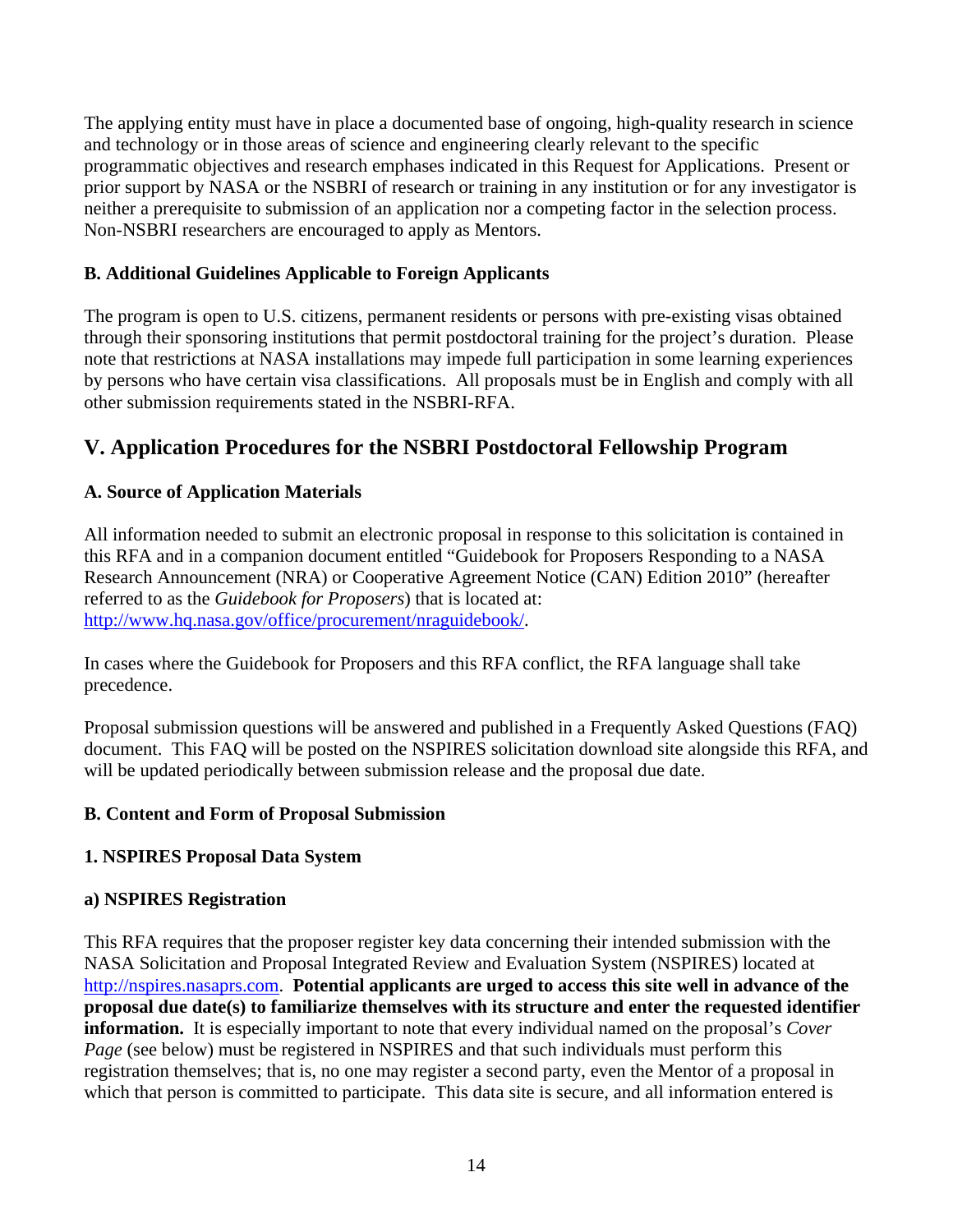strictly for NSBRI use only. In NSPIRES, the Mentor is identified as the Principal Investigator (PI) and the Trainee is identified as the Postdoctoral Fellow.

Before beginning an online application, the Postdoctoral Fellow must ensure that:

- 1) The Organization to which the Postdoctoral Fellow is applying is registered with NSPIRES.
- 2) The Mentor (PI) is registered with NSPIRES, and is affiliated with the Organization to which the Postdoctoral Fellow is applying.
- 3) The Mentor (PI) knows the name of the Authorized Organizational Representative (AOR) of the Organization, and the AOR is registered with NSPIRES.
- 4) The Postdoctoral Fellow is registered with NSPIRES.

Every organization that intends to submit a proposal in response to this RFA, including educational institutions, industry, nonprofit institutions, NASA Centers, and other U.S. Government agencies, **must be registered in NSPIRES prior to submitting a proposal**. Such registration must be performed by an organization's electronic business point-of-contact (EBPOC) in the Central Contractor Registry (CCR).

NSPIRES help topics may be accessed through the NSPIRES online help site at <http://nspires.nasaprs.com/external/help.do>. For any questions that cannot be resolved with the available online help menus, requests for assistance may be directed by email to [nspires-help@nasaprs.com](mailto:nspires-help@nasaprs.com) or by telephone to 202-479-9376, Monday through Friday, 8 a.m. to 6 p.m., Eastern Time.

## **b) Electronic Submission**

**Notices of Intent and proposals must be submitted electronically, and all proposers are required to use NSPIRES. Any proposals not submitted through the NSPIRES portal and sent directly to NSBRI by email, fax or other means will be returned without review.** NSBRI Postdoctoral Fellowship Program proposals must be submitted electronically by one of the officials at the Mentor's (PI) organization who is authorized to make such a submission. It is strongly recommended that the Postdoctoral Fellow work closely with his/her Mentor to ensure the proposal is submitted by the due date and time listed in this solicitation. Proposals will not be accepted after the listed due date and time.

NSPIRES accepts fully electronic proposals through a combination of data-based information (e.g., the electronic *Cover Page* and its associated forms) and an uploaded PDF file that contains the body of the proposal. The NSPIRES system will provide a list of all elements that make up an electronic proposal, and the system will conduct an element check to identify any item(s) that is(are) apparently missing or incomplete. Note that a failed element check will not preclude submission, but rather it will serve as a warning that a proposal may be incomplete. Proposers are particularly encouraged to begin their submission process early. Proposers submitting a Notice of Intent (NOI) will have the option of building a proposal based on the stored NOI information within the NSPIRES database.

Requests for assistance in accessing and/or using NSPIRES may be directed by email to [nspires-help@nasaprs.com](mailto:nspires-help@nasaprs.com) or by telephone to 202-479-9376, Monday through Friday, 8 a.m. to 6 p.m., Eastern Time. Frequently Asked Questions (FAQs) may be accessed through the Proposal Online Help site at [http://nspires.nasaprs.com/external/help.do.](http://nspires.nasaprs.com/external/help.do) Tutorials of NSPIRES are available at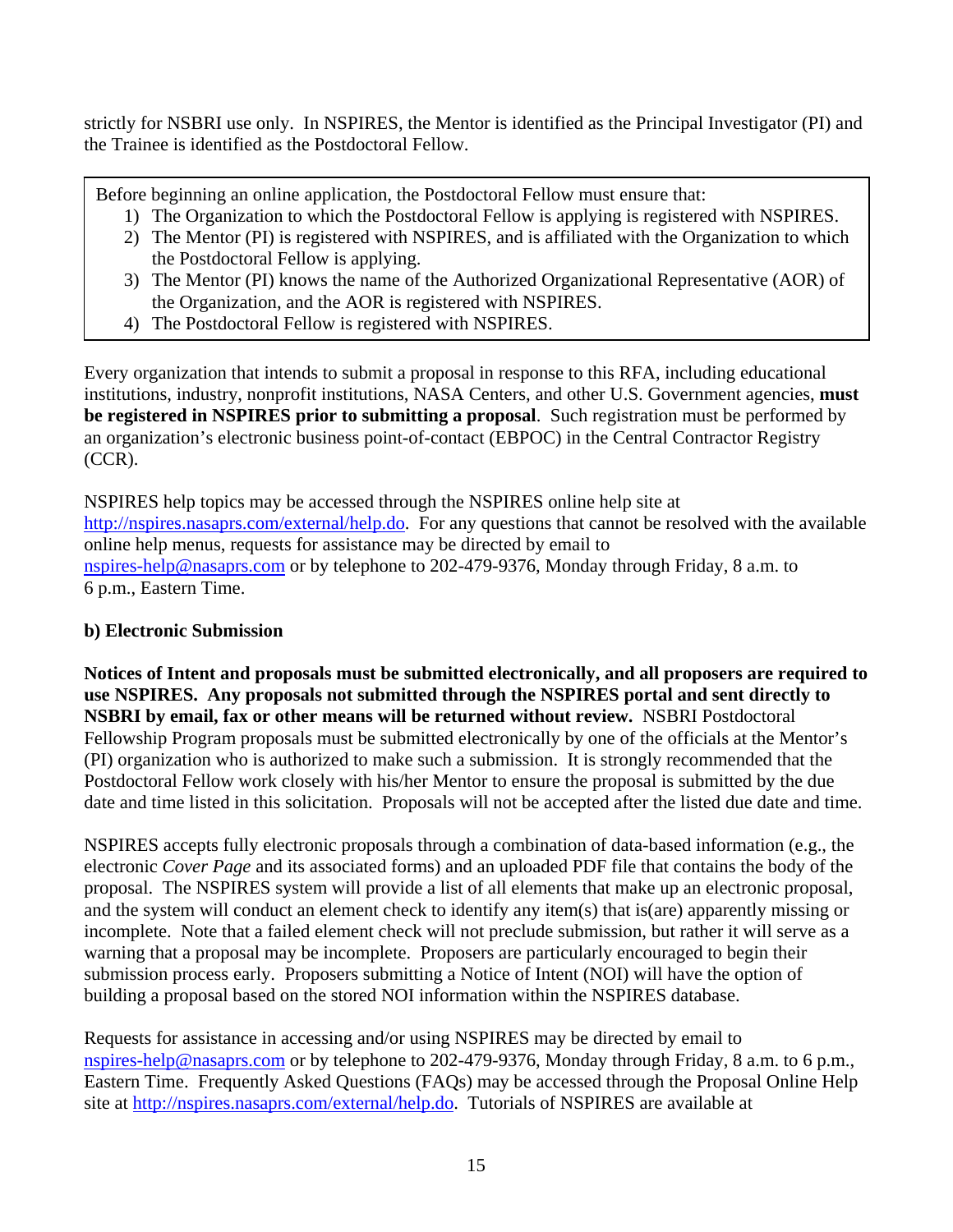[http://nspires.nasaprs.com/tutorials/index.html.](http://nspires.nasaprs.com/tutorials/index.html)

## **2. Instructions for Preparation of NOI**

To facilitate planning for the review process, applicants are requested to submit an NOI through NSPIRES by following the online instructions. **NOIs must be electronically submitted by July 23, 2010**, through the NSPIRES website **(**[http://nspires.nasaprs.com](http://nspires.nasaprs.com/)**)**.

The Mentor (PI) must initiate the proposal for the Postdoctoral Fellow in NSPIRES. After logging in to NSPIRES, the Mentor will:

- 1) Select the "Proposals" link
- 2) Select the "Create NOI" link
- 3) Select "NSBRI Announcement Soliciting Postdoctoral Fellowship Applications" from the list of open solicitations
- 4) Create the NOI Title
- 5) Link the NOI to the Mentor's organization
- 6) Save the NOI
- 7) On the "View NOI" page, select the "Proposal Team" link
- 8) Select the "Add Team Member" button
- 9) Search for the name of the Postdoctoral Fellow, select the Postdoctoral Fellow *(Note: the Postdoctoral Fellow must be registered in NSPIRES prior to this step.)*
- 10) On the "Add Team Member" page, assign Role/Privileges to the Postdoctoral Fellow
- 11) Select "Postdoctoral Fellow Role"
- 12) Grant Edit privileges to the Postdoctoral Fellow
- 13) Select NO to the two questions that follow the section entitled "U.S. Government Agency & International Participation"
- 14) Click "Save"

## **After being granted editing privileges by the Mentor, the Postdoctoral Fellow must complete the NOI application. The Mentor must submit the NOI to NSBRI through NSPIRES after the Postdoctoral Fellow has completed the application.**

**Please refer to the NSPIRES tutorial at** <http://nspires.nasaprs.com/tutorials/index.html>for online help. All information entered will remain private until the electronic submission is completed. **Please note that NOI are requested, but not required, for submission of a Postdoctoral Fellowship Program application. Failure to submit a NOI will not impact the selection process.**

## **3. Instructions for Preparation of Proposals**

As with the NOI, the NSPIRES system will guide proposers through submission of all required proposal information. Please note that previously submitted NOI information will be automatically transferred to the proposal. Please refer to the online NSPIRES tutorials at <http://nspires.nasaprs.com/tutorials/index.html> for help.

## **Proposals must be prepared by the Postdoctoral Fellow in conjunction with their Mentor. Proposals will be submitted by the Mentor (PI) and an official of the Mentor's organization after**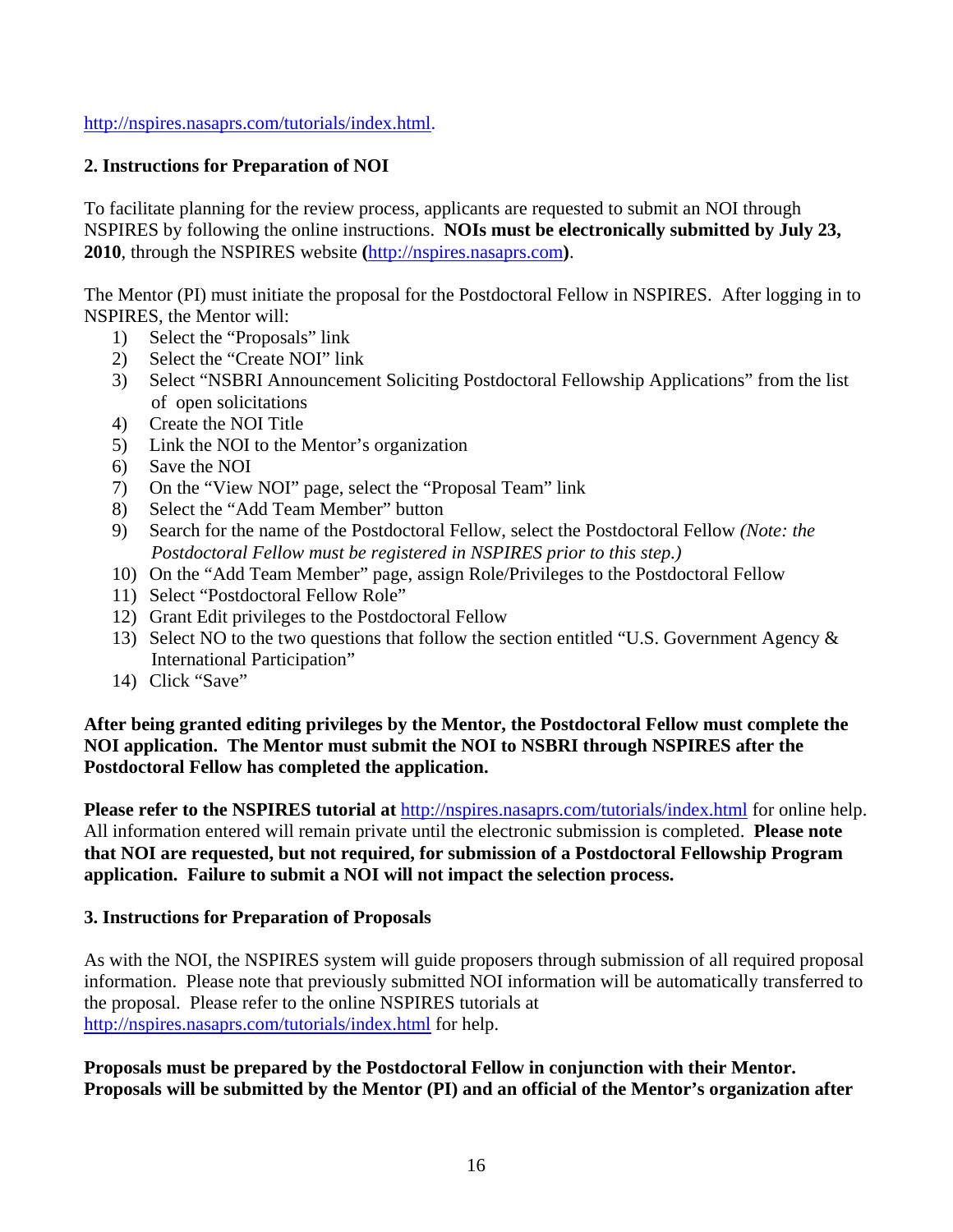#### **the Mentor (PI) has released the prepared proposal to the Authorized Organizational Representative (AOR).** It is strongly recommended that the Postdoctoral Fellow work closely with the Mentor to ensure the proposal is submitted by the due date and time listed in this solicitation. **Proposals will not be accepted after the listed deadline.**

Only the Mentor can initiate the creation of a proposal. To create the proposal from a submitted NOI, the Mentor will:

- 1) Login to NSPIRES and click on "Proposals"
- 2) Click on the "Create Proposal" button in the upper right hand corner of the screen
- 3) Select "NOI" to prepare a proposal from the NOI submission
- 4) Follow the online instructions to save the NOI as a Proposal
- 5) The Postdoctoral Fellow will then be able to complete the proposal application by following the step-by-step instructions provided in NSPIRES.

To initiate a new proposal without having submitted an NOI, the Mentor must create the new proposal and assign the Postdoctoral Fellow as a team member with editing privileges as described in the NOI section. The Postdoctoral Fellow will then be able to access and create the proposal application.

## **Please note that the Proposal Summary, Business Data, Program Specific Data and Proposal Team are required Cover Page Elements for a proposal. A budget is not required for this solicitation, and the budget forms do not need to be completed. The proposal summary should be between 100-300 words and written for the lay reader.**

NSPIRES allows for the upload of several proposal components as individual documents. However, to ensure proper proposal transmission, please provide only **one** PDF attachment upload ordered as follows:

- 1. *Mentor Statement (See Appendix B, V.B.3.a)*
- 2*. Biographical Sketches for the Mentor and Postdoctoral Fellow (See Appendix B, V.B.3.b)*
- 3. *Facilities and Equipment (See Appendix C, c.6)*
- 4. *Research Plan (See Appendix B, V.B.3.d; no longer than 12 pages)*
- 5. *Current Support (See Appendix C, c.8)*
- 6. *Special Matters Animal Care or Human Subjects Certifications, if applicable (see Appendix B, V.B.3.f)*
- 7. *Vertebrate Animal Scientific Review (VASR), if applicable (see Appendix B, V.B.3.g)*
- 8. *References and Citations (See Appendix B, V.B.3.h)*
- 9. *Appendices and Reprints (See Appendix B, V.B.3.i)*

The NSPIRES proposal submission process ensures that a minimum set of required proposal cover page fields are completed. Provision of the proposal summary and business data elements of the cover page will be necessary in order for the AOR to submit the proposal. If either of these two proposal elements is incomplete, the "View Proposal/Check Elements" function of NSPIRES will display red "error" flags and messages to alert the user to the information that is required but missing, and the "Submit Proposal" button will not be available. Although the PI will be able to release the proposal to the AOR, the proposal cannot be submitted by the AOR until these required fields are complete. Any additional information that is missing will be identified by yellow "warning" flags. Proposers are reminded to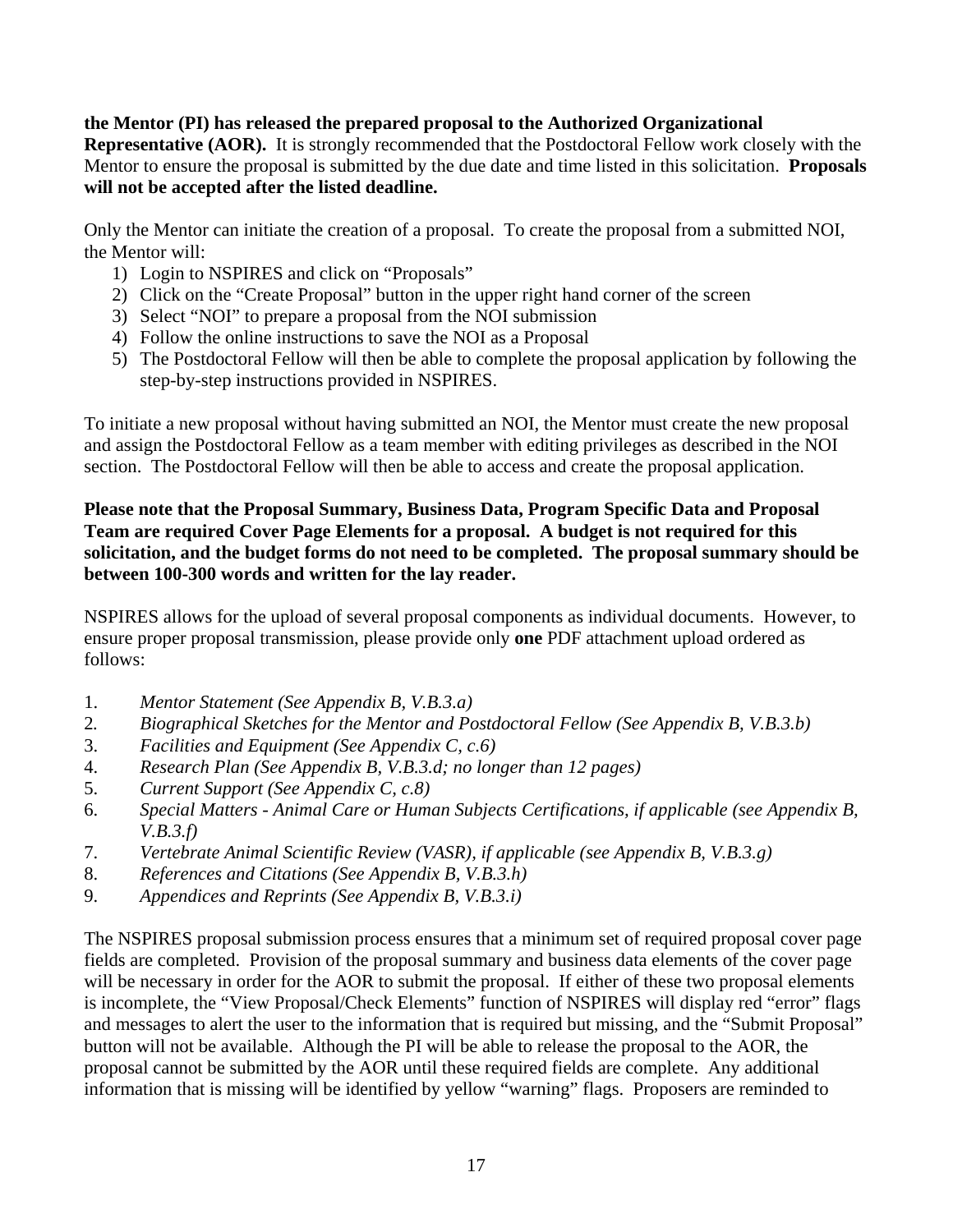check the solicitation instructions to ensure compliance with all instructions, as adherence to these two element validation checks alone is insufficient to guarantee a compliant proposal. Additionally, in those cases where instruction in the RFA contradicts an NSPIRES warning, the NSPIRES yellow "warning" may be ignored. Proposers should follow the RFA instructions closely to help ensure submission of a compliant proposal.

The NSPIRES system is limited in the character sets that can be used in filling out online forms. Please refer to the online tutorials when using special characters. Alternatively, spell out special characters where possible (such as micro rather than the Greek symbol). Applicants are encouraged to preview their proposal prior to releasing the proposal to their designated Organization by clicking the "Generate" button at the bottom of the View Proposal Screen in NSPIRES. The "Generate" feature allows applicants to preview their entire proposal in a single PDF file prior to submittal, but it is not a required step in the submission process. Please contact the NSPIRES Help Desk for assistance with this feature (e-mail [nspires-help@nasaprs.com](mailto:nspires-help@nasaprs.com) or by telephone to 202-479-9376).

#### **The following is required, and supersedes the information provided in the** *Guidebook for Proposers.*

## **a) Mentor Statement**

The Mentor must provide a "Mentor Statement" indicating that the Postdoctoral Fellow will be fully supported by his/her laboratory if the Fellowship is granted. The statement should specifically address how access will be granted to the Fellow for any specialty supplies, reagents, equipment and instrumentation, animals, and unique expertise deemed important to the completion of the studies proposed by the Fellow. Further, the Mentor Statement must clearly and succinctly include a description of the proposed training plan for the Fellow. The plan must include appropriate career development and professional training components covering such areas as research ethics, human subject research, use of animals in research, grant preparation, effective CV preparation, career interview skills, effective scientific writing and communication skills, and mentoring skills. The Mentor Statement should include a brief summary of the Mentor's previous successful experiences in guiding the research efforts and career development of students and postdoctoral fellows. Although not required, the Mentor should consider including potential educational and outreach opportunities for the Fellow that target non-science audiences in the community.

The Mentor Statement should be written considering the scientific and educational goals of NSBRI, especially the goal of the Postdoctoral Fellowship Program to train outstanding independent, productive investigators in space-related biomedical/biotechnological research.

The entire Mentor Statement should not exceed four pages of single-spaced text using 12 pt font with 1 inch margins.

## **b) Biographical Sketches and Information**

The applicant should provide a comprehensive CV in a format of his/her choice; this document will not count toward the application page limitation, and should include the month and year of the award of the professional degree (as detailed in Appendix B, Section IV.A). If not included elsewhere, please list the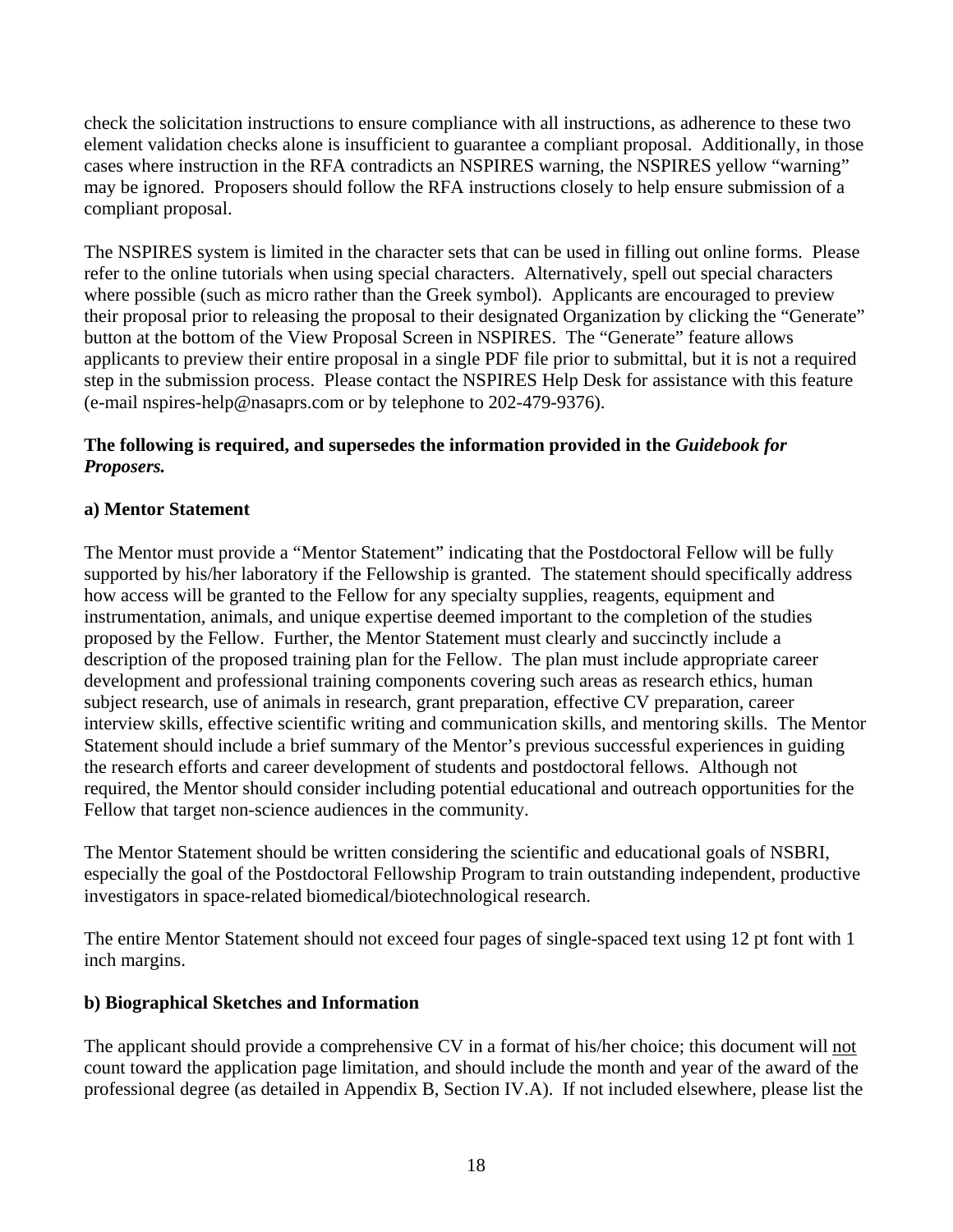previous and current teaching responsibilities and educational outreach activities of the candidate. The candidate's CV should include professional activities during all months after the award of the terminal degree. A Biographical Sketch must be provided for the Mentor, and each should not exceed four pages. NIH-style Biographical Sketch format is acceptable. See Appendix C, c.5 for more information.

## **c) Facilities and Equipment**

See Appendix C, c.6 for more information.

## **d) Research Plan**

The length of the Research Plan cannot exceed 12 pages. Please note that the Proposal Summary on the Cover Page is not considered part of the 12-page Research Plan. The Research Plan must be singlespaced, typewritten, English-language text, using an easily read font having no more than ~10 characters per inch (typically a 12-point font). In addition, there shall be no more than 5.5 lines per inch of text. Proposers should not use a smaller font or squeeze lines of text in order to gain more text per page as it makes the evaluation process difficult. Pages should have at least 1-inch (2.5 cm) margins on all sides. Fonts must be embedded.

Referenced figures must be included in the 12 pages of the project description; however, figure captions can use a 10-point font. The figures and legends should be of a size that is easily discernable by the reviewer. The proposal should contain sufficient detail to enable reviewers to make informed judgments about the overall scientific merit of the proposed research and about the probability that the Postdoctoral Fellow will be able to accomplish the stated objectives with the resources available and within the timeframe of the NSBRI Fellowship. The hypotheses and specific aims of the proposed research must be clearly stated. **Research Plans that exceed the 12-page limit will be declined without review.**  Literature cited and other proposal sections are not considered part of the 12-page limit. Please note that reviewers are not required to consider information presented as appendices or to view and/or consider web links in their evaluation of the proposal. **If this is a resubmission of a previously proposed project, please respond to any comments made in any prior review.** 

## **e) Current Support**

See Appendix C, c.8 for more information.

## **f) Special Matters (Specific information on required animal or human subjects protocol approval, if applicable)**

NSBRI utilizes just-in-time practices for approval of the use of human subjects or animals. For proposals employing human subjects and/or animals, assurance of compliance with human subjects and/or animal care and use provisions is required within 90 days of notice of award. Please select "pending" or "approved" for the IRB/IACUC question on the Proposal Cover Page. If the IRB/IACUC certification is already approved at proposal submission, attach a copy of the certification as part of the proposal upload and select "approved." Otherwise, select "pending."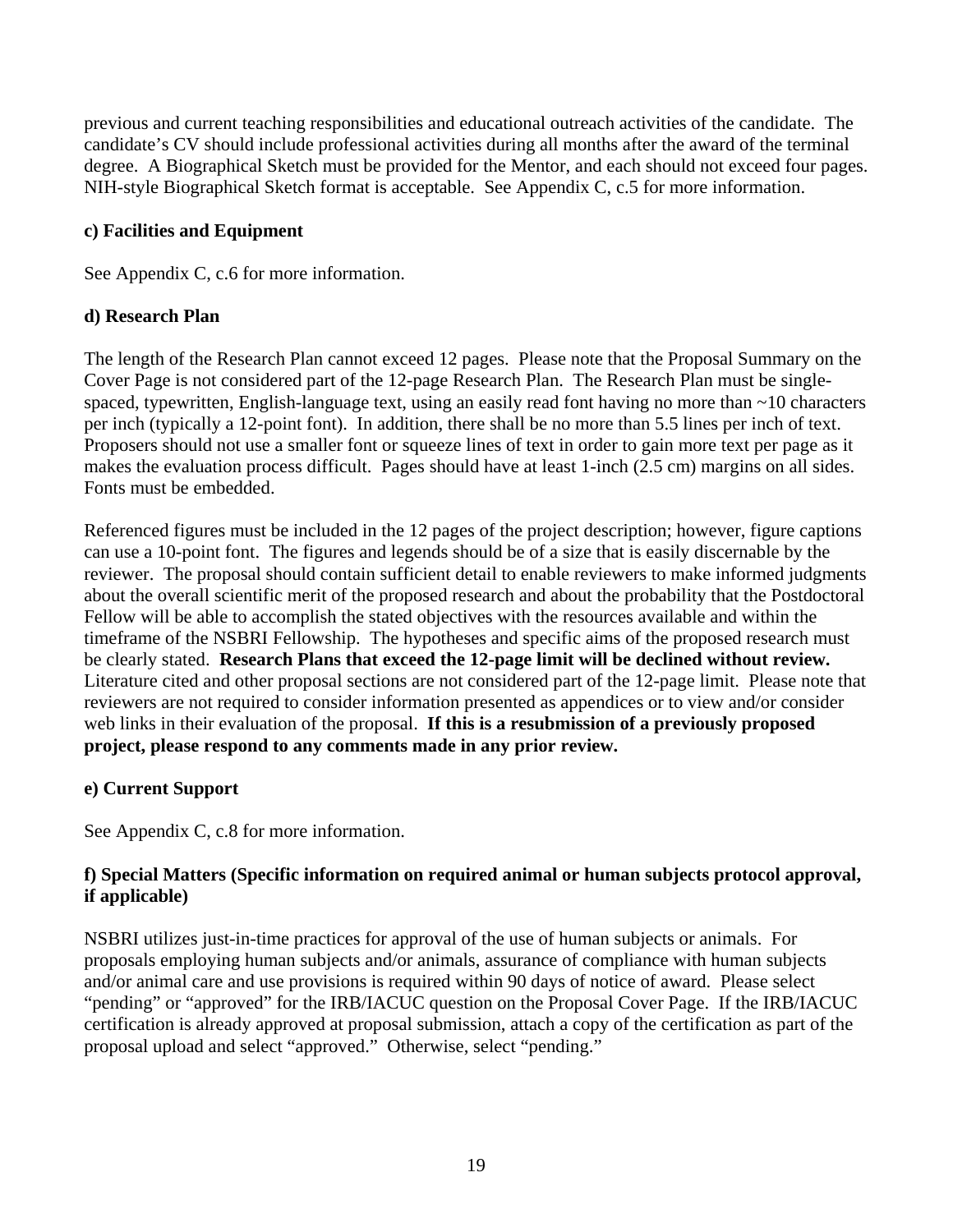After award, a statement must be provided to NSBRI from the applicant institution which identifies the selected proposal by name and which certifies that the proposed work will meet all Federal and local requirements for human subjects and/or animal care and use. This includes relevant documentation of Institutional Review Board (IRB) approval and/or approval by the Institutional Animal Care and Use Committee (IACUC).

The NSBRI will require current IRB or IACUC certification prior to each year's award.

Policies for the protection of human subjects in NASA-sponsored research are described in the NASA Policy Directive (NPD) 7100.8E "*Protection of Human Research Subjects:"* [http://nodis.hq.nasa.gov/displayDir.cfm?Internal\\_ID=N\\_PD\\_7100\\_008E\\_&page\\_name=main](http://nodis.hq.nasa.gov/displayDir.cfm?Internal_ID=N_PD_7100_008E_&page_name=main)

Animal use and care requirements are described in the NASA Code of Federal Regulations (CFR) 1232 (*[Care and Use of Animals in the Conduct of NASA Activities](http://ecfr.gpoaccess.gov/cgi/t/text/text-idx?c=ecfr&sid=2184a825efdce39c35bde4673d5d8158&rgn=div5&view=text&node=14:5.0.1.1.22&idno=14)*): [http://ecfr.gpoaccess.gov/cgi/t/text/text-](http://ecfr.gpoaccess.gov/cgi/t/text/text-idx?c=ecfr;sid=282613b7928a4863f83c757c6e76a41e;rgn=div5;view=text;node=14%3A5.0.1.1.21;idno=14;cc=ecfr)

[idx?c=ecfr;sid=282613b7928a4863f83c757c6e76a41e;rgn=div5;view=text;node=14%3A5.0.1.1.21;idno](http://ecfr.gpoaccess.gov/cgi/t/text/text-idx?c=ecfr;sid=282613b7928a4863f83c757c6e76a41e;rgn=div5;view=text;node=14%3A5.0.1.1.21;idno=14;cc=ecfr)  $=14$ ;cc=ecfr

## Additional Requirements for Research Employing Human Subjects and/or Animals

With regard to research involving human subjects, NASA and NSBRI have adopted the National Institutes of Health (NIH) policy. Women and members of minority groups and their subpopulations must be included in NASA-supported biomedical and behavioral research projects involving human subjects, unless a clear and compelling rationale and justification is provided showing that inclusion of these groups is inappropriate with respect to the health of the subjects or the purpose of the research.

## **g) Vertebrate Animal Scientific Review (VASR), if applicable**

Responses to this solicitation proposing experiments that require vertebrate animals must address the five points outlined in Appendix D. This response should be presented as part of the main proposal upload and is limited to two pages. These two pages are not considered part of the 12-page Research Plan. A sample VASR is provided in Appendix D.

## **h) References, Citations and Web Links**

References cited are not considered part of the 12-page Research Plan. Reviewers are not, however, required to consider web links in their evaluation of the proposal.

## **i) Appendices and Reprints**

If included, Reprints and Appendices do not count toward the Research Plan page limit and are to be included following all other sections of the proposal. **However, reviewers are not required to consider information presented in reprints or as appendices.**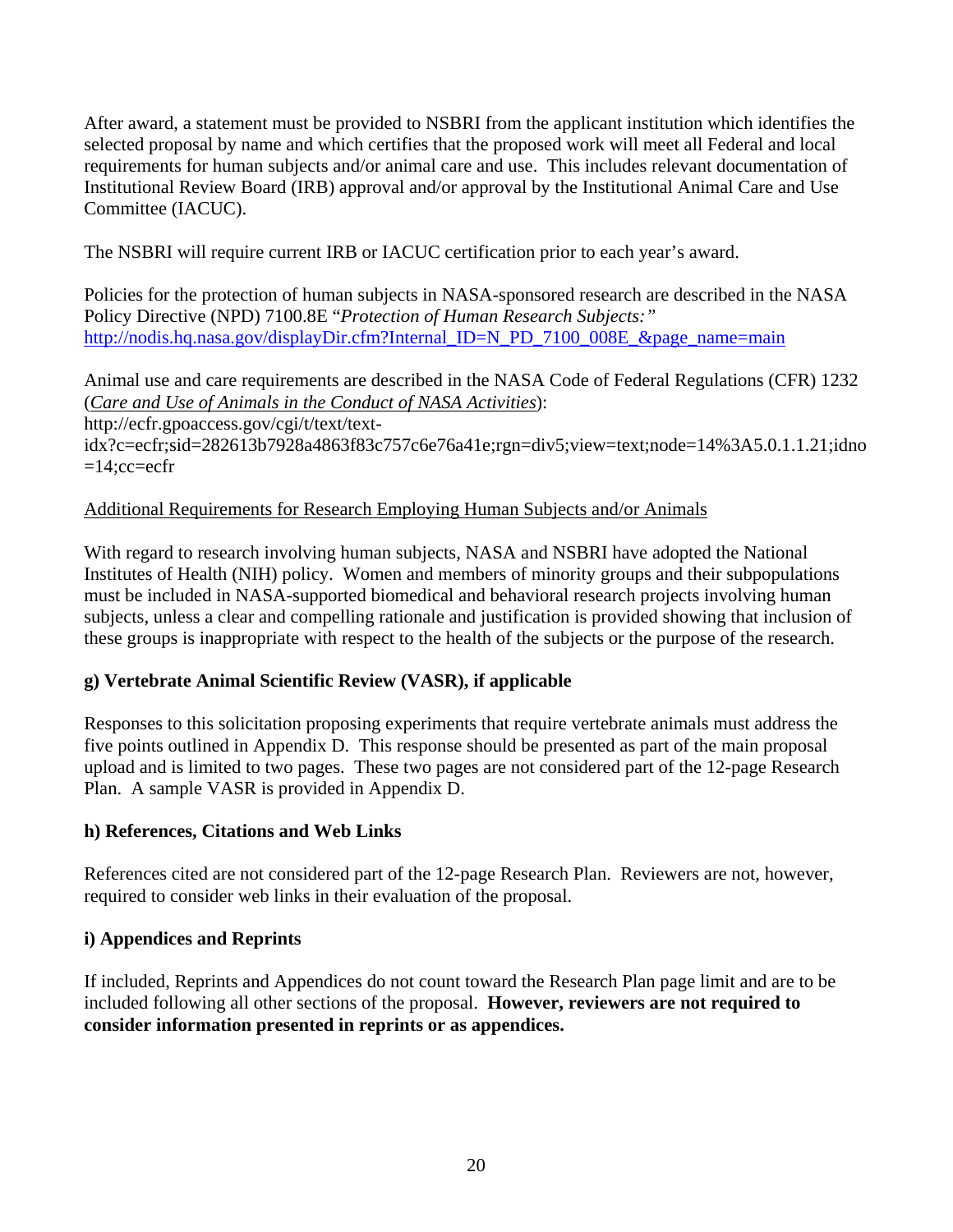#### **C. Submission Dates**

**Solicitation NSBRI-RFA Identifier:** NSBRI-RFA-10-01 **Notices of Intent Due (not required):** July 23, 2010 **Proposals Due:** August 18, 2010, 5:00 p.m. ET **Selection Announcement:** Fall 2010 **Funding Begins:** Approximately 30-90 days following notification of selection **Selecting Official:** Director, National Space Biomedical Research Institute

## **D. Letters of Reference**

**Three letters of reference for Postdoctoral Fellowship Program applicants must be received at the address below by August 25, 2010.** The applicant's proposed Mentor may provide one of the three letters of reference if this individual is able to credibly address the applicant's strengths as a researcher and the applicant's potential for a successful career in space life sciences research. Postdoctoral Fellowship Program applicants will be notified via email when each letter of reference is received by NSBRI. **Applications without all three required letters received by August 25, 2010, will be considered incomplete and may be returned without review.**

> National Space Biomedical Research Institute RE: Postdoctoral Fellowship Reference Letters One Baylor Plaza, NA-425 Houston, TX 77030-3411

713-798-7412

## **VI. Review and Selection Process**

Upon receipt, applications will be reviewed for compliance with the requirements of this Request for Applications. This includes the following:

- 1. Submission of complete applications as specified in this RFA. Proposals must be responsive to the research emphases described in this NSBRI-RFA and include a Research Plan that is **not more than 12 pages in length**.
- 2. Submission of all other appropriate forms, letters, and institutional and Mentor electronic signatures as required by this NSBRI-RFA and NSPIRES.

#### **Note: Non-compliant applications will be withdrawn from the review process and returned without further review.**

Compliant applications submitted in response to this NSBRI-RFA will undergo an intrinsic scientific or technical merit review by an objective, external peer review panel.

## **Criteria for Evaluation of Applications**

Applications will be evaluated on the basis of three criteria: (i) scientific merit and programmatic relevance of the proposal and the probability that the stated research objectives will be accomplished with the resources available (see Appendix B, Section II); (ii) training environment and Mentoring plan;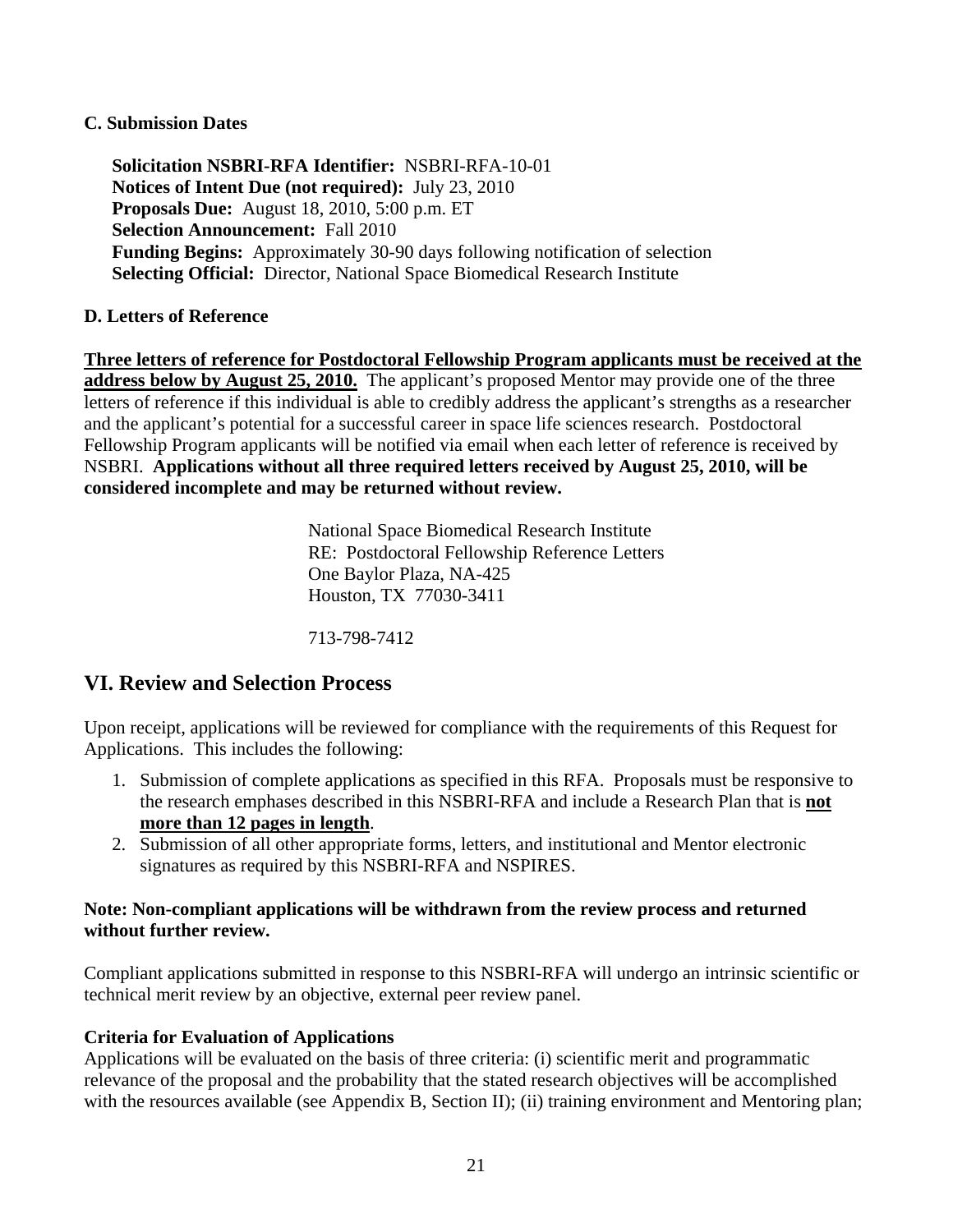and (iii) research, teaching and educational outreach background and qualifications of the candidate. Final selections for funding of proposals will be made by the NSBRI Director. Applicants are encouraged to review detailed project summaries for current and completed NSBRI research projects at [http://www.nsbri.org.](http://www.nsbri.org/) The technical summaries appear in the "Science and Technology Research" Areas" section.

## **Development of a Selection Recommendation**

A selection recommendation will be developed based on the criteria as described above. **Deficiencies in any of these three criteria factors may prevent selection of an application.** The development of selection recommendations is the responsibility of the peer review panel. Final selections for funding of proposals will be made by the NSBRI Director. Only grants will be awarded as a result of this NSBRI-RFA.

## **Third-Year Renewal Review**

Requests for an optional third year of funding will be evaluated by the NSBRI Executive Science and Medicine Council (ESMC) on the basis of the following four criteria:

- 1. A written request submitted jointly by the Postdoctoral Fellow and Mentor, not earlier than eight months nor later than five months prior to the completion of year two of the award period, clearly stating the need for, and the value to be added by, a third year of funding to both the research and the Fellow;
- 2. A statement of work outlining the experimental design, methodologies to be utilized, and anticipated results to be obtained during the third year of the Fellowship;
- 3. A detailed curriculum vitae for the Fellow outlining the research and outreach accomplishments arising from the NSBRI Fellowship funding; and
- 4. Copies of abstracts of presentations at scientific meetings, workshops, and symposia, as well as copies of manuscripts published, in press, in review, or in non-submitted manuscript form describing research accomplished by the Fellow during the Fellowship. Other deliverables or products may be considered as evidence of productivity during the Fellowship period, as appropriate, in lieu of, or in addition to, abstracts and papers.

Note that this package of information must be accompanied by a cover page that includes the original signature of the Authorized Organizational Representative from the institution at which the Fellowship is being conducted.

Recommendations to award or reject requests for an optional third year of funding will be developed by the ESMC; final selections for third-year awards will be made by the NSBRI Director.

# **VII. Travel and Reporting Requirements**

## **Travel Requirements**

Each year, Postdoctoral Fellows selected in response to the NSBRI-RFA will be expected to attend the following meetings: a mandatory meeting of Postdoctoral Fellows at the annual NSBRI/NASA Human Research Program Investigators' Workshop in the Houston area, the appropriate NSBRI research team meeting, and a scientific meeting of the Fellow's choice. During the first summer of the Fellowship, the Postdoctoral Fellow will also be expected to attend a 4-5 day NSBRI Summer Bioastronautics Institute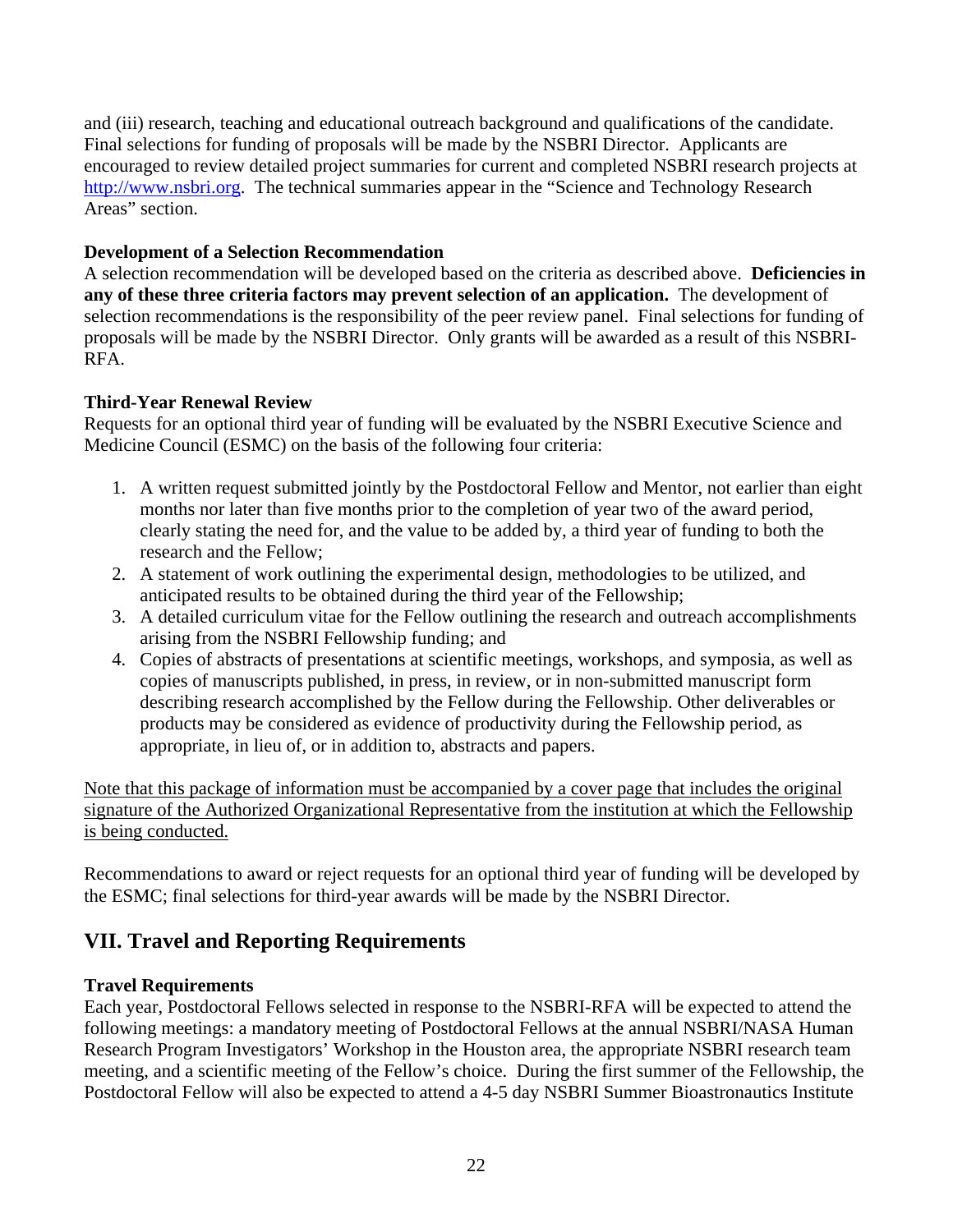at Baylor College of Medicine in Houston hosted by the NSBRI Postdoctoral Fellowship Program Coordinator and the NSBRI Education Team. This meeting will include a visit at the NASA Johnson Space Center. The Johnson Space Center visit will be arranged by the Fellowship Program. Funding, as available, will be provided to cover the costs associated with these meetings.

#### **Peer-Reviewed Publications, Poster Presentations and Abstracts**

It is expected that results from funded research will be published in peer-reviewed journals as the work is completed. **Published papers, as well as posters and abstracts, must acknowledge NSBRI support.**

## **Annual Report**

NSBRI uses Annual Reports to assess progress relative to stated research objectives and hypotheses as declared in the original grant proposal by the Postdoctoral Fellow. An Annual Report is due to NSBRI no later than 30 days before the end of the first year of funding to communicate the status of the completed research and to identify peer-reviewed publications to date. A format outlining the report requirements will be provided. **Submission of the first year annual report is required before the funding for the second year will be issued. Likewise, the second year annual report is required before funding for an optional third year will be issued.**

## **Final Report**

A Final Report is required that addresses the entire scope of the project and links the research to IRP risks. The report also includes peer-reviewed publications and intellectual property disclosures resulting from the NSBRI-supported work. This report must be submitted to NSBRI within 60 days after the end of the Fellowship.

## **Career Tracking**

To assess the impact of Postdoctoral Fellowships on the career advancement of young scientists and to provide an active network of investigators in space biomedical research, NSBRI will request brief, periodic updates on the career status and accomplishments of NSBRI Postdoctoral Fellows throughout their careers. Requests for updates will be facilitated mainly by the NSBRI Postdoctoral Fellowship Program Coordinator and will include, but not be limited to, interviews with participants.

## **Formative Assessment**

NSBRI will be actively engaged in the ongoing assessment of the Postdoctoral Fellowship Program to assure that the program has been implemented as planned and to make program enhancements. Formative assessments during the funding period will include, but are not limited to, institutional site visits to assess research facilities and accomplishments, and to interview the Postdoctoral Fellows and Mentors. This formative assessment will be facilitated mainly by the NSBRI Postdoctoral Fellowship Program Coordinator.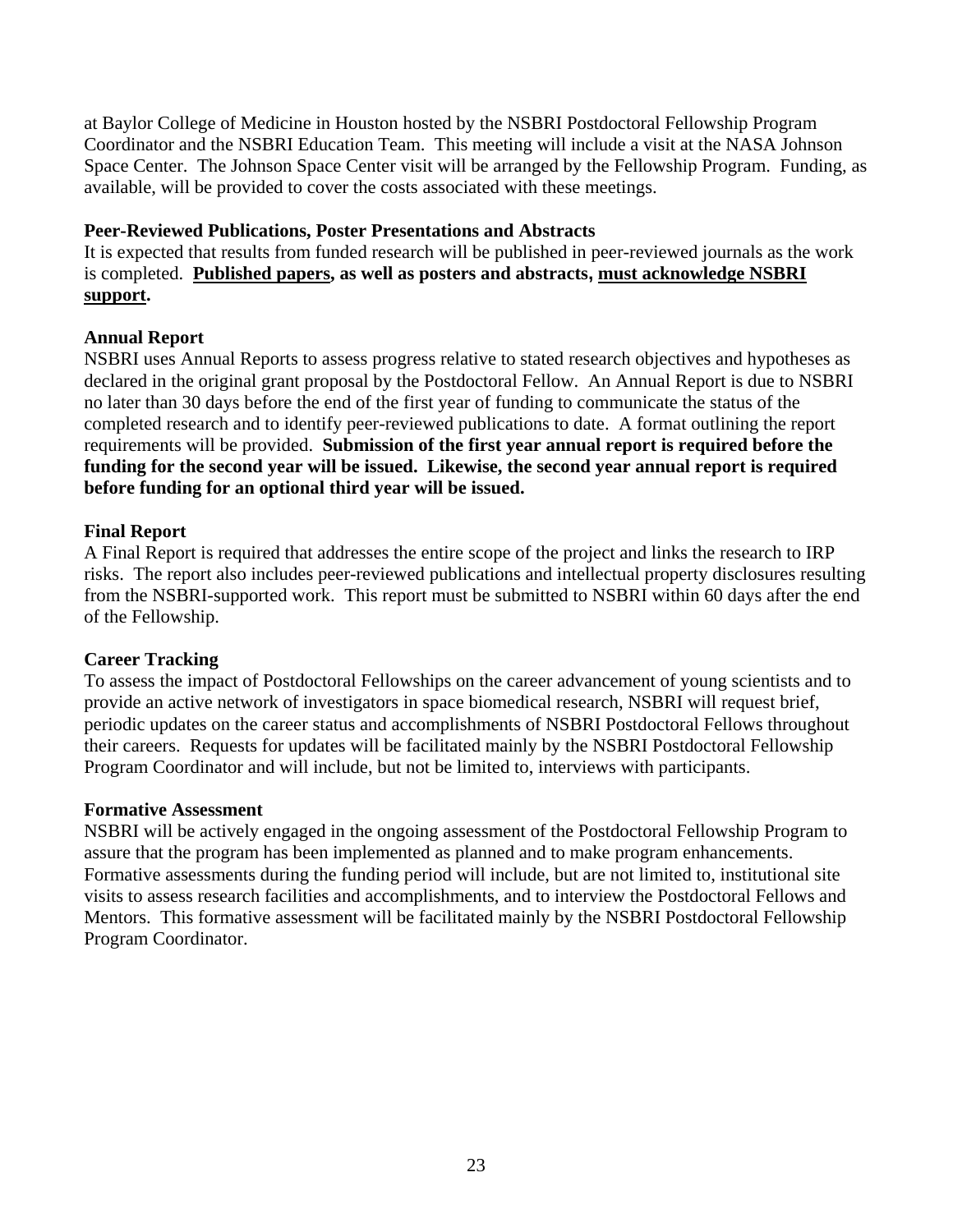## **APPENDIX C NSBRI-RFA-10-01**

#### **INSTRUCTIONS FOR RESPONDING TO NSBRI REQUESTS FOR APPLICATIONS**

#### **(a) General.**

 (1) Proposals received in response to an NSBRI Request for Applications (NSBRI-RFA) will be used only for evaluation purposes. The NSBRI does not allow a proposal, the contents of which are not available without restriction from another source, or any unique ideas submitted in response to an NSBRI-RFA, to be used as the basis of a solicitation or in negotiation with other organizations, nor is a pre-award synopsis published for individual proposals.

 (2) A solicited proposal that results in an NSBRI award becomes part of the record of that transaction and may be available to the public on specific request; however, information or material that the NSBRI and the awardee mutually agree to be of a privileged nature will be held in confidence to the extent permitted by law, including the Freedom of Information Act.

(3) NSBRI-RFAs contain programmatic information and certain requirements which apply only to proposals prepared in response to that particular announcement. These instructions contain the general proposal preparation information which applies to responses to all NSBRI-RFAs.

(4) A cooperative sub agreement will be used to accomplish an effort funded in response to an NSBRI-RFA. The NSBRI will coordinate the implementation of the award instrument. Contracts resulting from NSBRI-RFAs are subject to the Federal Acquisition Regulation (FAR) and the NASA FAR Supplement. Any resultant grants or cooperative agreements will be awarded and administered in accordance with the NASA Grant and Cooperative Agreement Handbook (NPG 5800.1).

 (5) The NSBRI has a mandatory format for responses to NSBRI-RFAs. All applications must be submitted utilizing the NSPIRES System. For further information, please see Appendix B, Section V.B.

 (6) To be considered for award, a submission must, at a minimum, present a specific project within the areas delineated by the NSBRI-RFA; contain sufficient technical information to permit a meaningful evaluation; be signed by an official authorized to legally bind the submitting organization; not merely offer to perform standard services or to just provide computer facilities or services; and not significantly duplicate a more specific current or pending NASA or NSBRI solicitation.

**(b) NSBRI-RFA-Specific Items.** Several proposal submission items appear in the NSBRI-RFA itself: the unique NSBRI-RFA identifier; dates for proposal deadlines; instructions for submission of proposals; electronic submission format; and sources for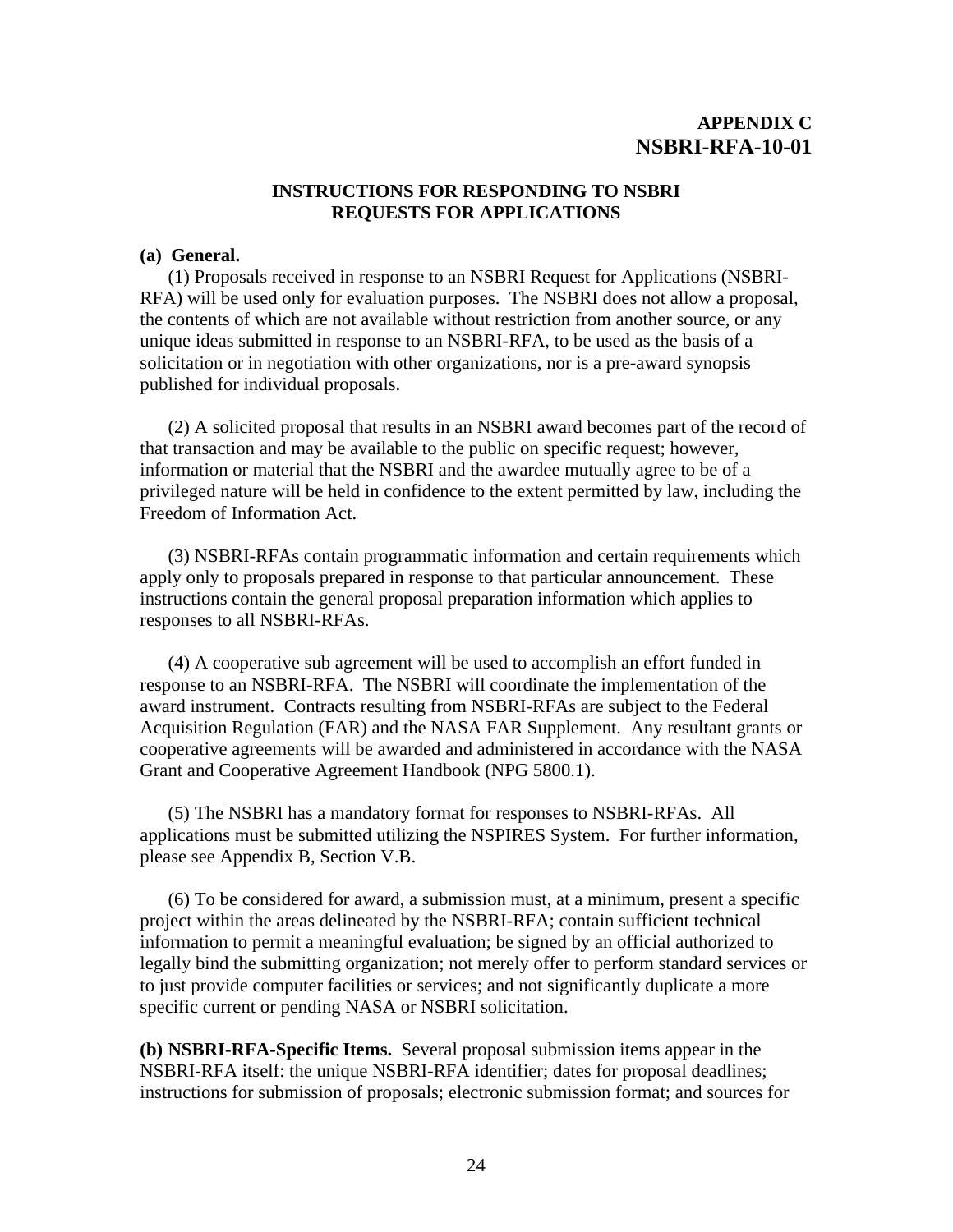more information. Items included in these instructions may be supplemented by the NSBRI-RFA.

**(c)** The following information is needed to permit consideration in an objective manner. NSBRI-RFAs will generally specify topics for which additional information or greater detail is desirable.

#### **(1) Proposal Cover Page**

 (i) The legal name of the organization and specific division or campus identification if part of a larger organization;

 (ii) A brief, scientifically valid project title intelligible to a scientifically literate reader and suitable for use in the public press;

 (iii) Type of organization: e.g., profit, nonprofit, small business, woman-owned, socially and economically disadvantaged, etc.;

 (iv) Name and telephone number of the Mentor (PI) and business personnel who may be contacted during evaluation or negotiation;

 (v) Identification of the NSBRI-RFA, by number and title, to which the proposer is responding;

(vi) Desired starting date, and duration of project;

(vii) Date of submission;

 (viii) Signature of a responsible official or authorized representative of the organization, or any other person authorized to legally bind the organization (unless the signature appears on the proposal itself); and

(ix) Signature of a Mentor for Postdoctoral Fellowship Program applications.

 **(2) Restriction on Use and Disclosure of Proposal Information.** Information contained in proposals is used for evaluation purposes only. Offerors or quoters should, in order to maximize protection of trade secrets or other information that is confidential or privileged, place the following notice at the beginning of the Research Plan (which is in addition to the specified page limits) and specify the information subject to the notice by inserting an appropriate identification in the notice. In any event, information contained in proposals will be protected to the extent permitted by law, but the NSBRI assumes no liability for use and disclosure of information not made subject to the notice.

#### **Notice**

#### **Restriction on Use and Disclosure of Proposal Information**

The information (data) contained in [insert page numbers or other identification] of this proposal constitutes a trade secret and/or information that is commercial or financial and confidential or privileged ("Information"). It is furnished to the NSBRI in confidence with the understanding that it will not, without permission of the Offeror, be used or disclosed other than for evaluation purposes; provided, however, that in the event a contract (or other agreement) is awarded on the basis of this proposal the Government shall have the right to use and disclose this Information to the extent provided in the contract (or other agreement). This restriction does not limit the Government's right to use or disclose this Information if obtained from another source without restriction. The obligations in this Section shall not apply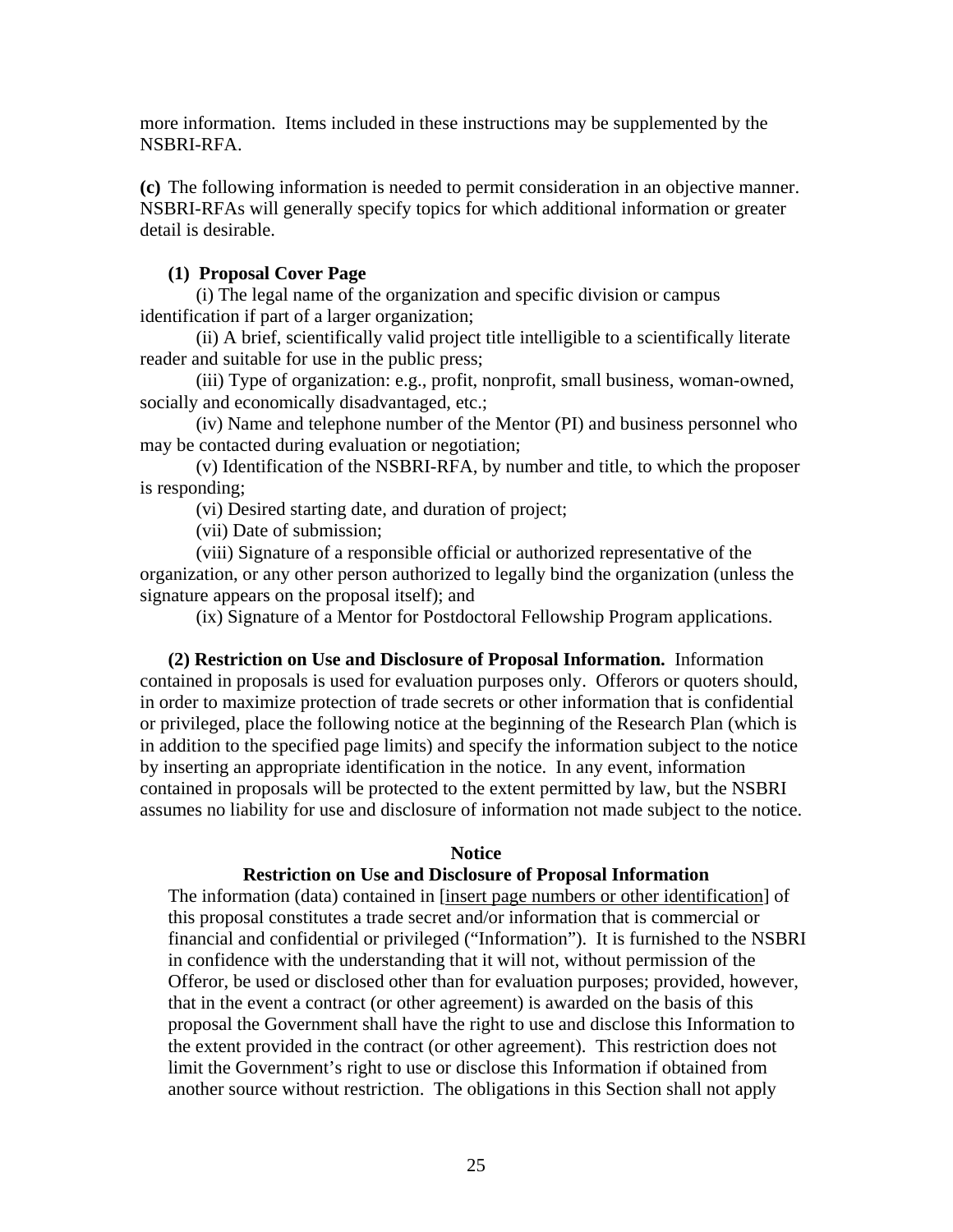with respect to any Information which:

(a) is disclosed in a printed publication available to the public, is described in a patent anywhere in the world, is otherwise in the public domain at the time of disclosure, or becomes publicly known through no wrongful act on the part of NSBRI;

(b) is known to NSBRI or becomes known to NSBRI through disclosure by sources other than the Offeror having the right to disclose such Information;

(c) is disclosed pursuant to the requirement of a governmental agency or any law requiring disclosure thereof;

(d) is generally disclosed to third parties by the Offeror without similar restriction on such third parties; or

(e) is approved for release by written authorization of the Offeror.

 **(3) Proposal Summary.** Include a concise 100-300 word abstract describing the objective and the method of approach.

 **(4) Project Description (Research Plan).** The main body of the proposal shall be a detailed statement of the work to be undertaken and should include objectives and expected significance; relation to the present state of knowledge; and relation to previous work done on the project and to related work in progress elsewhere. The project description (Research Plan) cannot exceed 12, 8 ½ by 11 inch pages using a standard 12 point font and one-inch margins. The statement should outline the plan of work, including the broad design of experiments to be undertaken and a description of experimental methods and procedures. The project description should address the evaluation factors in these instructions and any specific factors in the NSBRI-RFA. Any substantial collaboration with individuals other than the Mentor, or use of consultants, should be described. Subcontracting significant portions of a research project is discouraged.

 **(5) Personnel.** The Mentor is responsible for supervision of the work. Short biographical sketches for both the Postdoctoral Fellow and the Mentor, a list of principal publications and any exceptional qualifications should be included. Omit social security number and other personal items which do not merit consideration in evaluation of the proposal.

 **(6) Facilities and Equipment.** Describe available facilities and major items of equipment relevant to the proposed project, and any additional major equipment that will be required. Identify any Government-owned facilities, industrial plant equipment, or special tools that are proposed for use. Include evidence of its availability and the cognizant Government points of contact.

 **(7) Security.** Proposals should not contain security-classified material. If the research requires access to, or may generate, security-classified information, the submitter will be required to comply with Government security regulations.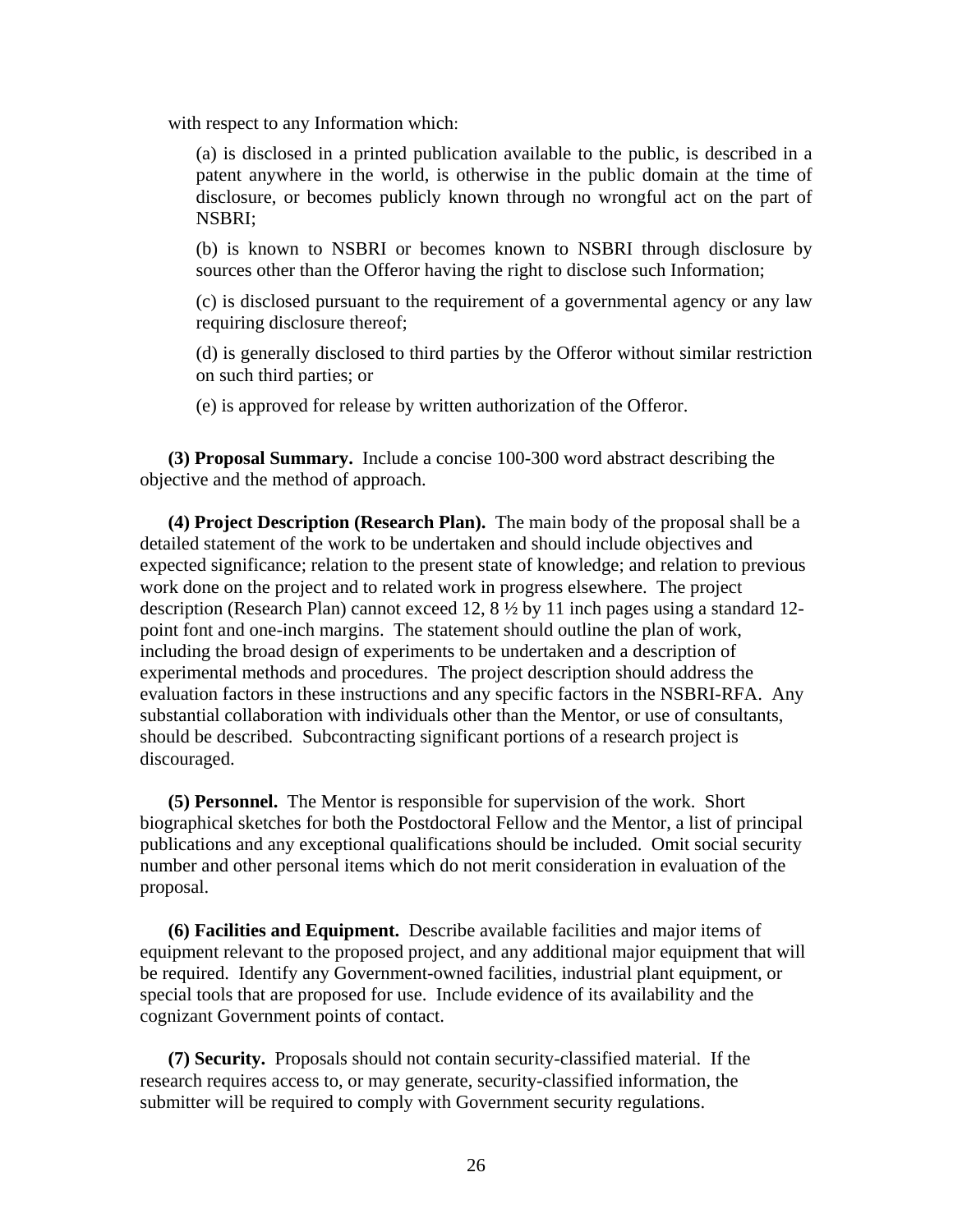**(8) Current Support.** For other current projects being conducted by the Postdoctoral Fellow and Mentor, provide title of project, sponsoring agency, percent effort, and project starting and ending dates. Please include a brief description of any potential overlap with the work described in this NSBRI Postdoctoral Fellowship Program application.

 **(9) Special Matters.** Include any required statements of environmental impact of the research, human subject or animal care provisions, conflict of interest, or on such other topics as may be required by the nature of the effort and current statutes, executive orders, or other current Government-wide guidelines.

 **(10) Length.** Unless otherwise specified in the NSBRI-RFA, effort should be made to keep proposals as brief as possible, concentrating on substantive material. Proposals may not exceed 12 pages. Necessary detailed information, such as reprints, should be included as attachments.

 **(11) Withdrawal.** Applications may be withdrawn at any time before award. Applicants are requested to notify the NSBRI if the proposal is funded by another organization or of other changed circumstances which dictate termination of evaluation.

#### **(12) Selection for Award.**

(12.1) When an application is not selected for award, the applicant will be notified. The NSBRI will explain generally why the application was not selected. Applicants desiring additional information may contact the selecting official who will arrange a debriefing.

(12.2) When an application is selected for award, negotiation and award will be handled by the NSBRI in the funding installation. The application is used as the basis for negotiation. The contracting officer may request certain business data and may forward a model award instrument and other information pertinent to negotiation.

 **(13) Cancellation of NSBRI-RFA.** The NSBRI reserves the right to make no awards under this NSBRI-RFA and to cancel this NSBRI-RFA. The NSBRI assumes no liability for canceling the NSBRI-RFA or for anyone's failure to receive actual notice of cancellation.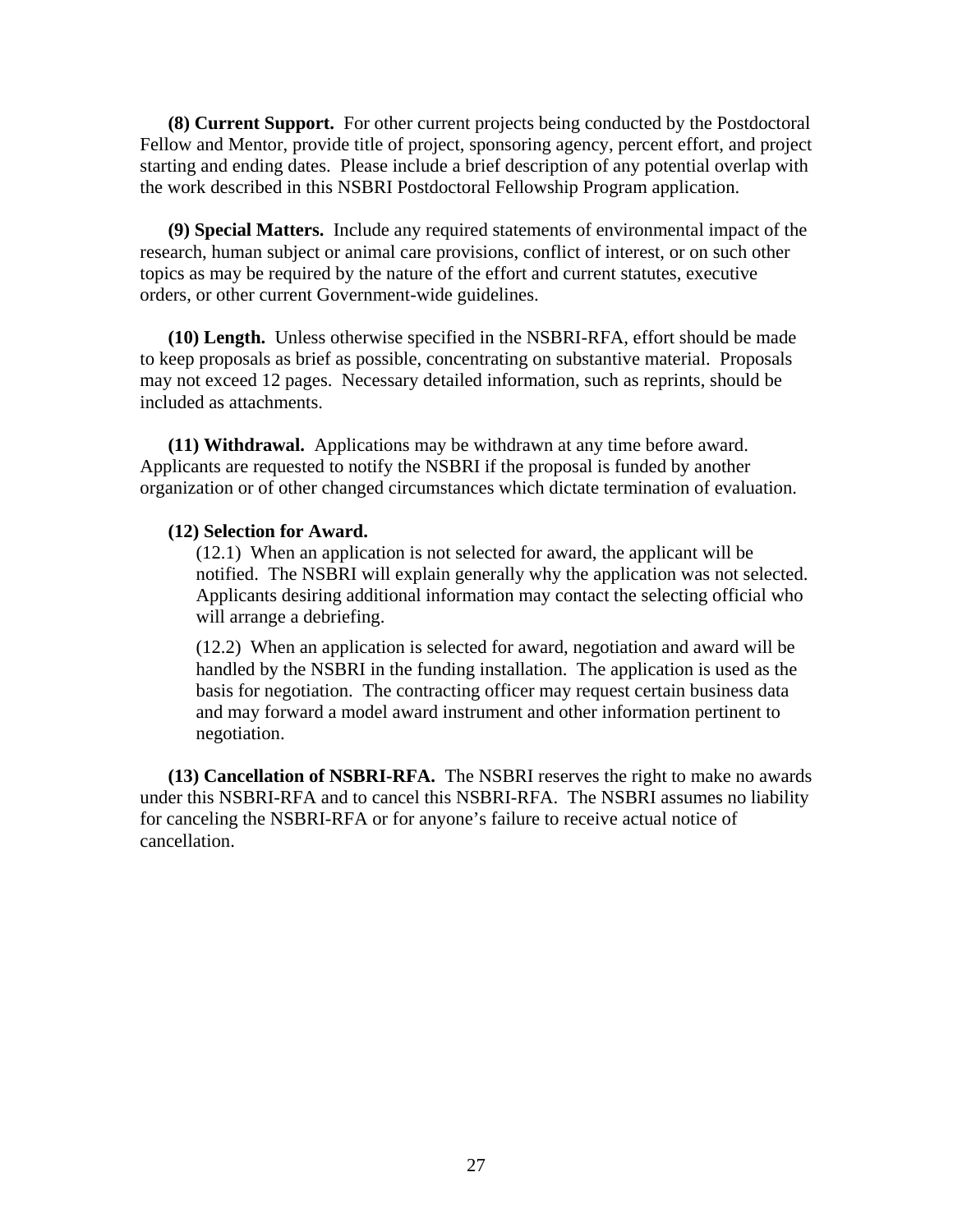## **APPENDIX D NSBRI-RFA-10-01**

#### **Vertebrate Animal Scientific Review (VASR)**

#### **A. Vertebrate Animal Scientific Review (VASR)**

If vertebrate animals are to be used, the following five points must be addressed completely by applicants in the VASR worksheet of their proposal:

- 1. Detailed description of the proposed use of animals, including species, strains, ages, sex and number to be used
- 2. Justification of the use of animals, choice of species and numbers to be used, and proposer's assessment of potential benefits and knowledge to be gained.
- 3. Information on the veterinary care of the animals
- 4. Description of procedures for ensuring discomfort, distress, pain and injury are minimized
- 5. Method of euthanasia and the reasons for its selection

Each of the five points must be addressed, for all performance sites, in the VASR worksheet. The VASR worksheet will be reviewed by the scientific merit review panel and the proposal coded as either No Vertebrate Animals, No Concerns/Acceptable, or Concerns/Unacceptable. If coded as Unacceptable, NSBRI staff will work with the applicant to resolve concerns prior to award. Coding of the proposal as "Acceptable" or "No Vertebrate Animals" is required prior to award.

In order to be coded as "No Vertebrate Animals," the vertebrate tissue used in the study must be obtained from other sources (e.g., tissue repository, animals euthanized for an unrelated purpose). The source of the tissue should be included in the VASR to validate the coding as "No Vertebrate Animals" used. If vertebrate tissues are obtained through euthanasia for tissue harvest, the proposed research is coded as "Use of Live Vertebrate Animals." The generation of custom antibodies is coded as "Use of Live Vertebrate Animals."

A "performance site(s)" is defined as the institutions where procedures with animals will be performed. If the applicant institution is not the site where animal work will be performed, the performance site must be identified. If there is more than one performance site, the description of animal care and use at each site must be included and must address the five points.

Applicants should be aware that NSBRI may release information contained in specific funded proposals pursuant to Freedom of Information Act requests.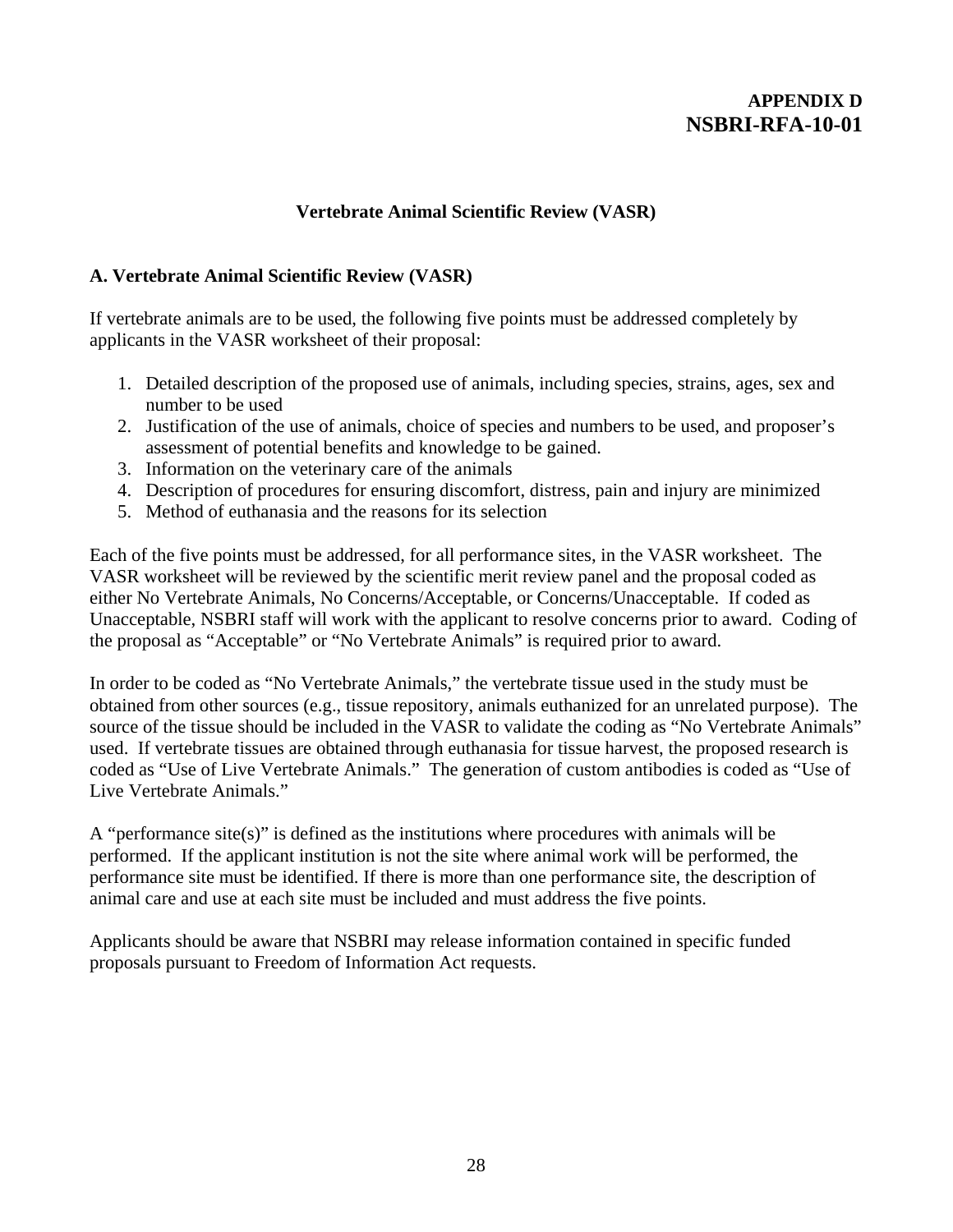## **B. Detailed Instructions for Preparation of the VASR**

These instructions are to assist applicants in preparing their VASR information.

## **Preparation of the VASR Worksheet:**

Typically, all of the required elements for the VASR can be addressed within 1-2 pages.

## **Point 1 - Description of animals and how they will be used**

A concise, complete description of the proposed procedures must be included in the VASR. While additional details may be included in the Research Strategy, a coherent, albeit brief, description of the proposed use of the animals must be provided within the VASR. The description must include sufficient detail to allow evaluation of the procedures. Examples of the types of procedures that should be described include blood collection, surgical procedures, administration of substances, tumor induction and post-irradiation procedures. In describing the animals, investigators must provide the following information for each species and/or strain to be used:

- Species
- Strain
- Ages
- Sex
- Number of animals to be used

## **Point 2 - Justifications for use of animals**

Investigators must justify the use of animals in the proposed research. The justification must indicate why alternatives to animals (e.g., computer models, cell culture) cannot be used and should indicate the potential benefits and knowledge to be gained. In addressing this point, researchers are encouraged to consider means to replace, reduce and refine the use of animals. Rationale for the choice of species must be provided. The rationale should indicate the advantages of the species chosen and why alternative species are not appropriate. If less highly evolved or simpler animal models are available, justification must be provided for using more advanced species. For example, the use of non-human primates (NHP), dogs or cats should be thoroughly justified. If NHP species are to be used, a comparison to other NHP species may be appropriate. If animals are in short supply, costly, or to be used in large numbers, provide an additional rationale for their selection and the number of animals used.

Estimates for the number of animals to be used should be as accurate as possible. Justification for the number of animals to be used should include considerations of animal availability, experimental success rate, inclusion of control groups and requirements for statistical significance; cite power calculations where appropriate.

## **Point 3 - Veterinary care**

Descriptions of veterinary care should indicate the availability of veterinarians or veterinary technicians. For example, the VASR might indicate the number of veterinarians and veterinary technicians associated with the applicant institution, and their proximity to the performance site(s). The frequency with which veterinary staff observe or monitor animals should be stated. If survival surgeries are proposed, veterinary involvement or post-surgical monitoring should be described. For example, if animal use involves invasive approaches that might result in discomfort, distress or pain, the investigator should indicate if or when veterinary care is necessary. The indicators for veterinary intervention to alleviate discomfort, distress or pain should be described. The ways in which veterinary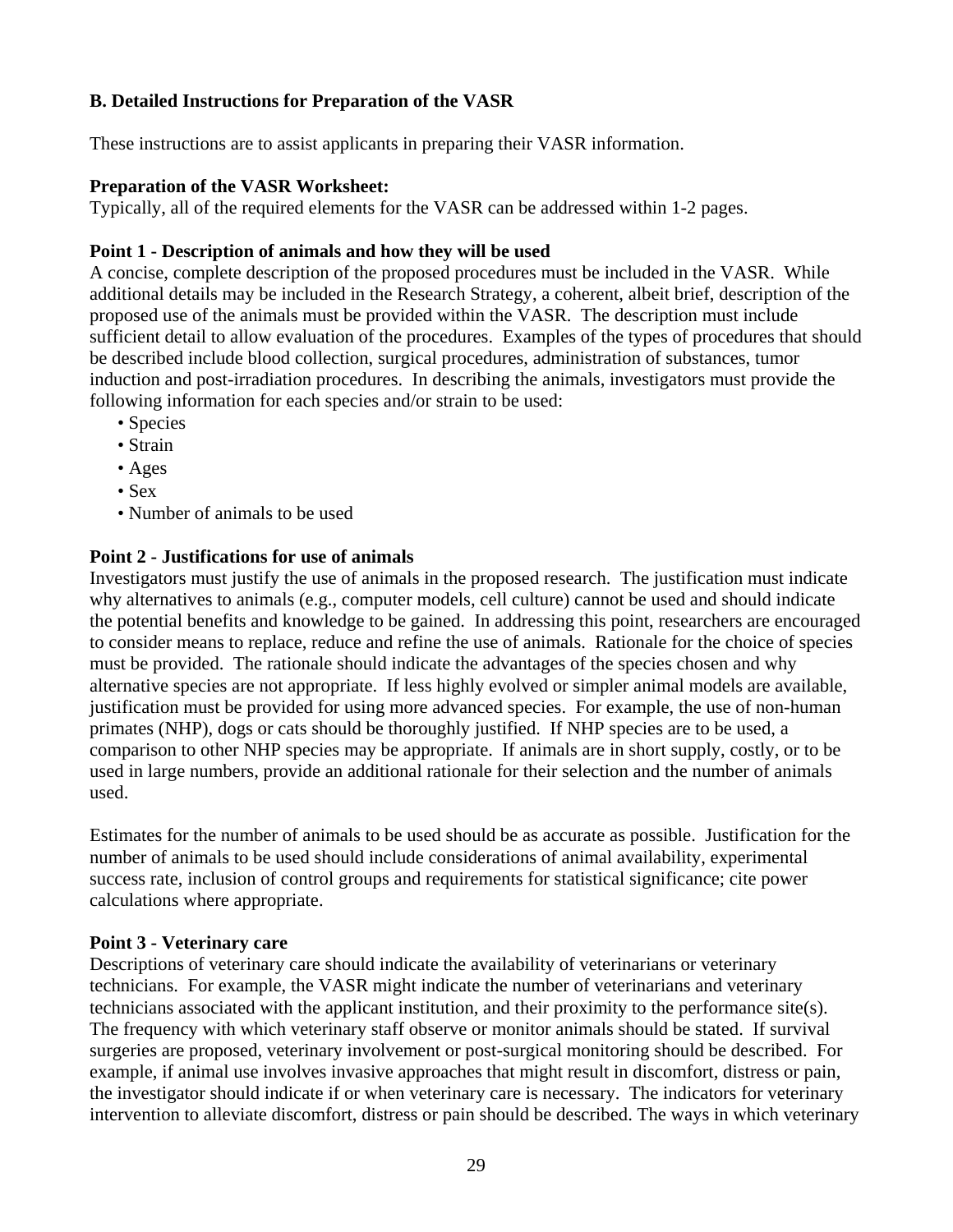staff may intervene should be described.

## **Point 4 - Provisions to minimize discomfort, distress, pain and injury**

Procedures or circumstances that may result in more than momentary discomfort, distress, pain or injury should be identified. Methods to alleviate discomfort, distress or pain should be described. If pharmacological agents are used, the agent(s) should be specified by name or class. Any additional (e.g., non-pharmaceutical) means to avoid discomfort, distress, pain or injury should be described briefly. The manner, circumstances and duration of all post-surgical provisions and care should be described. If special housing is necessary following surgery or manipulations, the VASR should describe these provisions, the duration and type of monitoring provided. If procedures (e.g., pharmacological or surgical) might lead to severe discomfort, distress, pain or injury, indicators for humane endpoints and euthanasia (e.g., severe infection, respiratory distress, failure to eat, tumor size) should be described. All of these issues are particularly important for survival surgeries. If multiple surgeries are proposed, these must be well justified and provisions to avoid any potential complications must be described. Describe how restraining devices will be used, if applicable.

#### **Point 5 - Euthanasia**

The method(s) of euthanasia must be described and must comply with the *AVMA Guidelines on Euthanasia*. If the method(s) do not comply with AVMA recommendations, the rationale and scientific justification for use of the method(s) must be provided. The indicators for euthanasia (i.e., termination of experiment or humane endpoints) should be stated. It is not sufficient to state simply that humane methods consistent with the recommendations of the *AVMA Guidelines on Euthanasia* or the Institutional Animal Care and Use Committee (IACUC) will be used.

#### **References**

Guidance in this document is based on NASA and PHS Policy, and federal requirements. The NASA and PHS Policy incorporate the standards in the *Guide for the Care and Use of Laboratory Animals*  and require that euthanasia be conducted according to the *AVMA Guidelines on Euthanasia*. Additional background information and references are available on the Office of Laboratory Animal Welfare website ([http://olaw.nih.gov](http://olaw.nih.gov/)).

NASA Policy and Requirements <http://nodis3.gsfc.nasa.gov/displayDir.cfm?t=NPD&c=8910&s=1B> <http://nodis3.gsfc.nasa.gov/displayDir.cfm?t=NPR&c=8910&s=1B>

#### PHS Policy

<http://grants.nih.gov/grants/olaw/references/phspol.htm>

Guide for the Care and Use of Laboratory Animals [http://www.nap.edu/openbook.php?record\\_id=5140](http://www.nap.edu/openbook.php?record_id=5140) 

AVMA Guidelines on Euthanasia [http://www.avma.org/issues/animal\\_welfare/euthanasia.pdf](http://www.avma.org/issues/animal_welfare/euthanasia.pdf)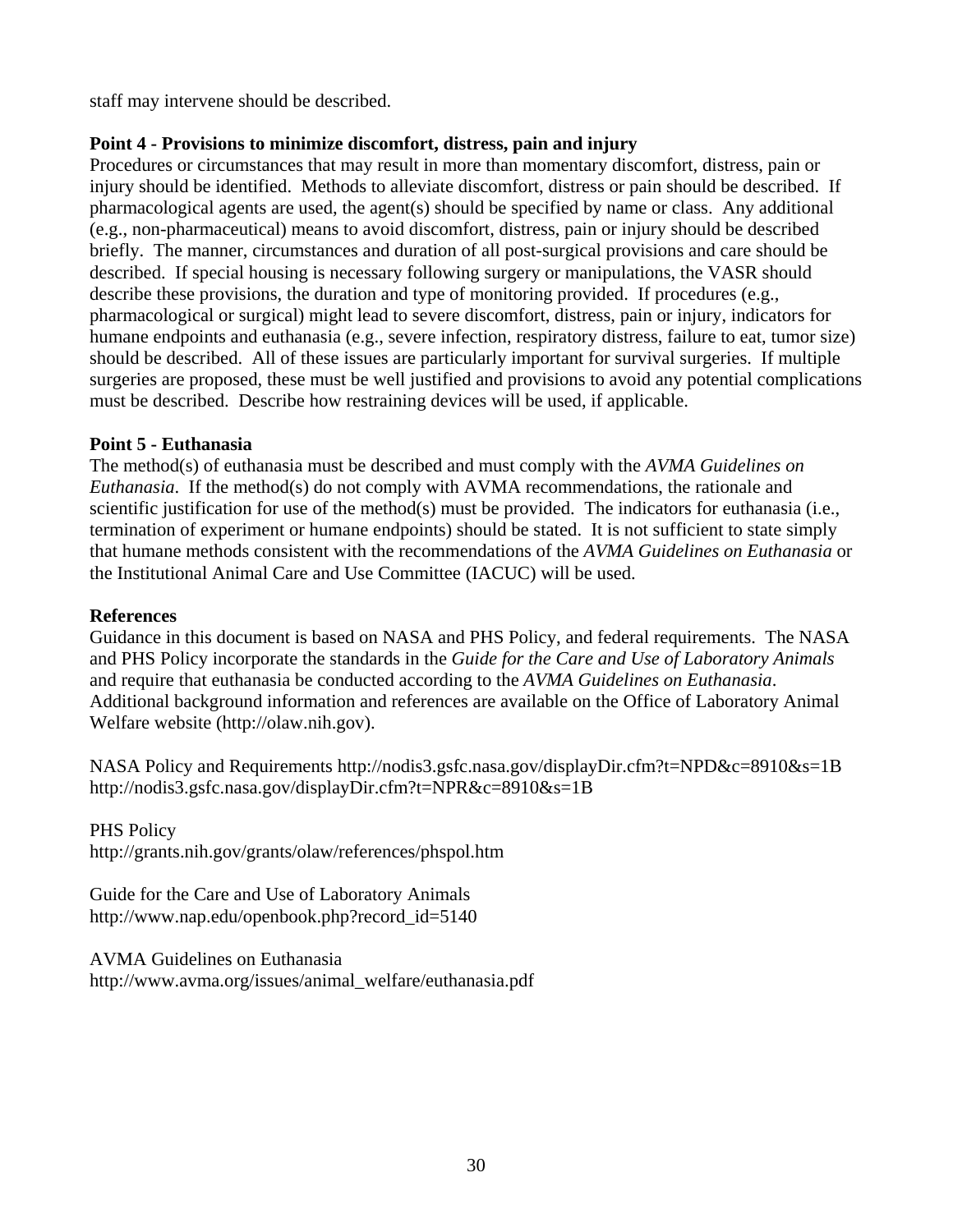## **C. Worksheet to Assist in Addressing the Required Five Points of the VASR**

## **Performance site(s):**

The five points must be addressed for all performance sites.

\_\_ If the applicant's institution is not where animal work will be performed, are all collaborative performance site(s) identified?

If more than one performance site is planned, are descriptions of animal care and use for each site provided?

#### **Point 1 - Describe the animals and their proposed use; address the following for all species to be used:**

\_\_ Species

- \_\_ Strains
- \_\_ Ages
- $\mathcal{S}$ ex
- \_\_ Number of animals to be used

\_\_ A concise, but complete, description of proposed procedures (i.e., sufficient information for evaluation)

## **Point 2 - Provide justifications for:**

- \_\_ The use of animals
- \_\_ Choice of species
- \_\_ Number of animals to be used (cite power calculations, if appropriate)

## **Point 3 - Provide a general description of veterinary care, including veterinary support that is specifically relevant to the proposed procedures. Indicate the following:**

\_\_ A brief account of veterinary staff and their availability

\_\_ The regular schedule of monitoring of animals by veterinary staff

\_\_ Any additional monitoring and veterinary support that may be required to ensure humane care, if relevant to the procedures proposed (e.g., post-surgical)

\_\_ Indicators for veterinary intervention to alleviate discomfort, distress or pain, if relevant

#### **Point 4 - Describe procedures to minimize discomfort, distress, pain and injury. Indicate the following:**

\_\_ Circumstances relevant to the proposed work, when animals may experience discomfort, distress, pain or injury

\_\_ Procedures to alleviate discomfort, distress, pain or injury

\_\_ Identify (by name or class) any tranquilizers, analgesics, anesthetics and other treatments (e.g., antibiotics) and describe their use

- \_\_ Provisions for special care or housing that may be necessary after experimental procedures
- \_\_ Plans for post-surgical care, if survival surgeries are proposed
- \_\_ Indicators for humane experimental endpoints, if relevant
- \_\_ Describe the use of restraint devices, if relevant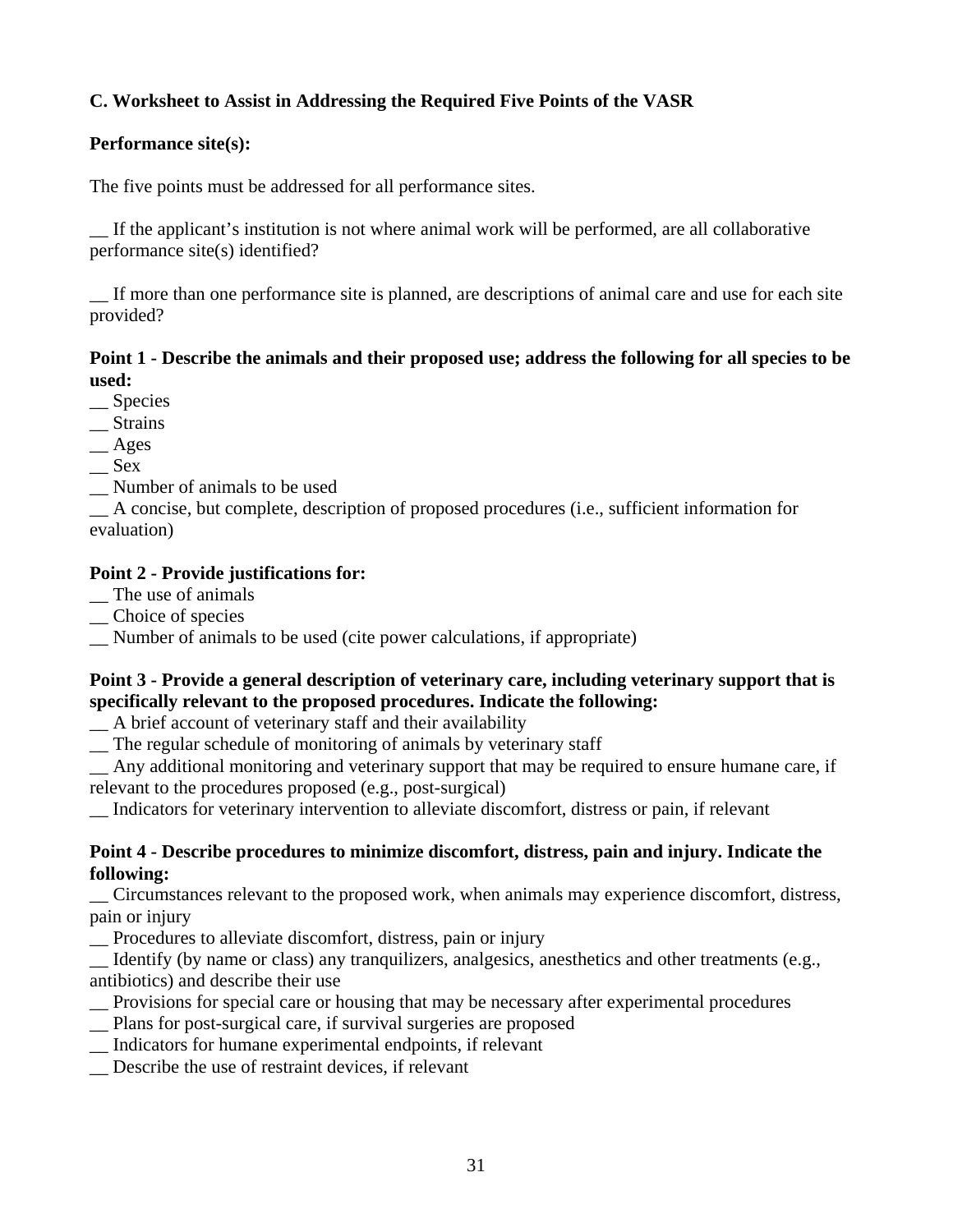#### **Point 5 - Describe methods of euthanasia:**

- $\sum$  Describe the method(s) of euthanasia and rationale for selection of method(s)
- \_\_ Indicate if the method is consistent with AVMA Guidelines on Euthanasia
	- \_\_ Provide a scientific justification for the choice of method if not AVMA recommended

#### **D. Example of a complete VASR**

(This VASR worksheet has been modified from the original. It addresses all five points concisely.)

#### **Vertebrate Animals**

Aims 1-3 will be addressed *in vitro*; Aim 4 will be addressed using a mouse model of ocular infection.

**1.** Female Balb/c mice will be used to determine if virions treated with enzyme can cause viral keratitis, and to test the *in vivo* efficacy of the test articles. The studies will require 700 mice, 4 to 6 weeks old. Based on prior experience, 70 groups, each including 10 mice will be required over five years to achieve adequate statistical power. Ocular infection is accomplished by scratching the cornea of anesthetized mice with a sterile needle and exposing the scarred portion of the cornea to inoculum. Test articles are applied directly to the scarified cornea as liquid or cream. Following inoculation and recovery, mice are monitored for 30 days. With the mice under anesthesia, the eyes will be examined at intervals, microscopically, and are flushed with medium with 2% serum to determine viral titers. Thirty days post-infection, with the mice under deep anesthesia, the trigeminal ganglia are removed aseptically for viral assay, followed immediately by euthanasia.

**2.** The proposal is to study mechanisms for the prevention of ocular disease caused by viral infections, a leading cause of blindness in the US. Mice are needed for these experiments because no alternative *in vitro* model incorporates all elements of the mammalian ocular immune system; too little is known about this system for the development of computer simulations. Mice are a well accepted model for studying viral keratitis, assessing the virulence of viral strains and testing the efficacy of antivirals. Mice provide several advantages: a) The murine ocular immune system is similar enough to that of humans to allow extrapolation of the results; b) Their small size allows the use of smaller amounts of drugs for testing; c) The entire mouse genome is known and easily manipulated genetically, allowing extension of the work in future genetic studies. Female mice will be used due to compatibility issues. Balb/c mice will be used because they have intermediate resistance to infection. ABC-4 knockout and ABC-4 test-strains will be used. For the enzyme study, we will use 4 treatment groups: enzyme-1, enzyme-2, enzyme-3, and mock treated virus. We will also use different amounts of inoculum for each condition allowing a more accurate calculation as to the effect of the digestions on infectivity. For the test-article peptide study, we will use two formulations (one aqueous and one hydrophobic), test 4 different concentrations and also vary the treatment protocol. Two groups will receive a single dose of drug in each of the two formulations prior to the addition of virus to assess prophylactic activity. These groups will not receive any additional enzyme treatments. Two groups will be infected with virus and beginning 4 h post-infection, we will treat with each formulation and concentration 4 times daily for 7 days.

**3.** All mice are housed in the Animal Resources Center of the University. Animal housing rooms are under temperature and humidity control. The mice will not be subjected to water or food restrictions, and bedding material is placed in each cage. The facility is staffed by four full time veterinarians and six veterinary technicians; the veterinary staff is on site and a clinical veterinarian is available at all times. Animal care staff conducts routine husbandry procedures (e.g., cage cleaning, feeding and watering) and checks animals daily to assess their condition. Laboratory staff monitors mice when